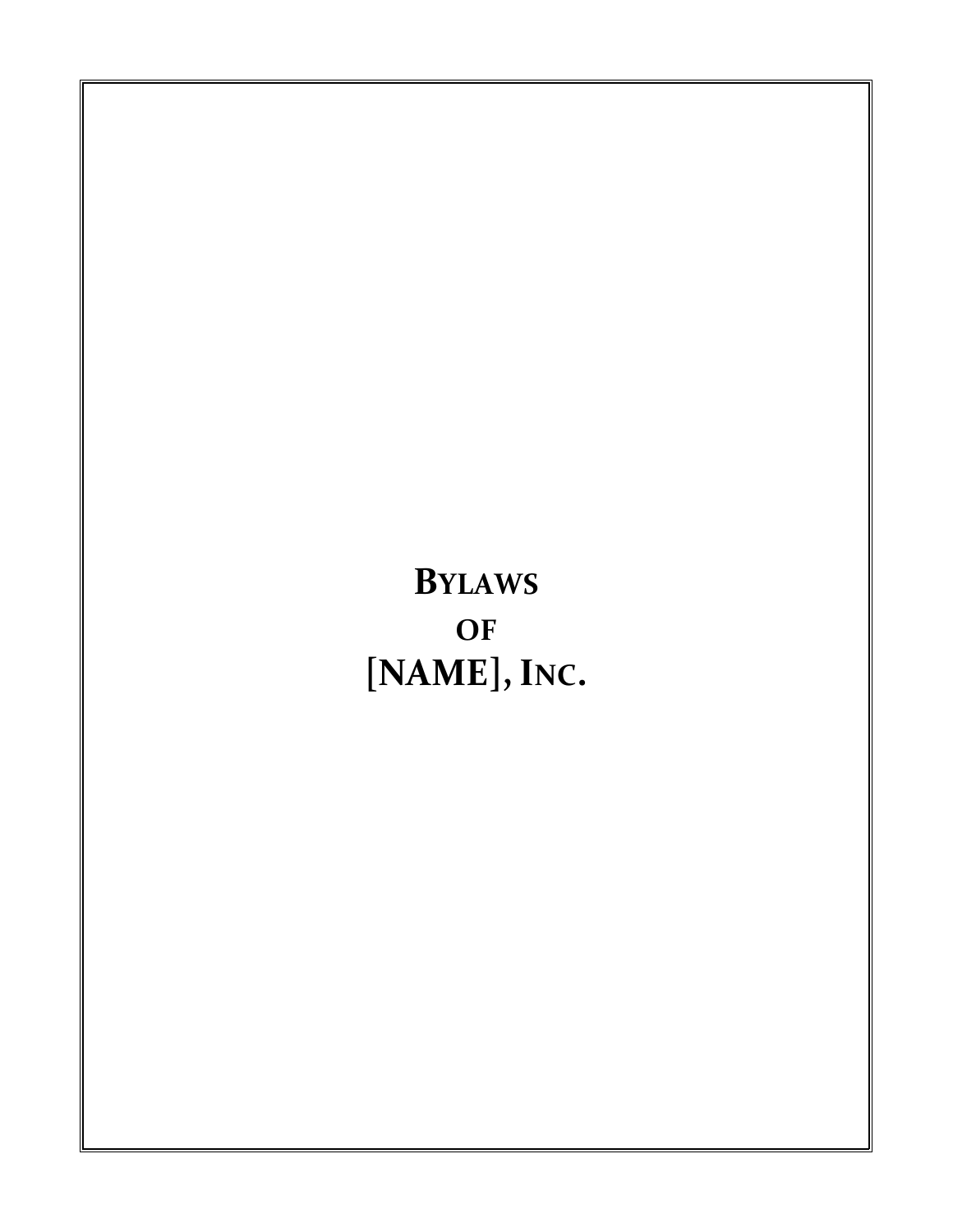#### **TABLE OF CONTENTS**

| Caption             | Page |
|---------------------|------|
| <b>ARTICLE I.</b>   |      |
|                     |      |
|                     |      |
|                     |      |
|                     |      |
|                     |      |
| <b>ARTICLE II.</b>  |      |
|                     |      |
|                     |      |
|                     |      |
|                     |      |
|                     |      |
|                     |      |
|                     |      |
|                     |      |
|                     |      |
|                     |      |
|                     |      |
|                     |      |
|                     |      |
|                     |      |
|                     |      |
|                     |      |
|                     |      |
|                     |      |
| <b>ARTICLE III.</b> |      |
|                     |      |
|                     |      |
|                     |      |
|                     |      |
|                     |      |
|                     |      |
|                     |      |
|                     |      |
|                     |      |
|                     |      |
| <b>ARTICLE IV.</b>  |      |
|                     |      |
|                     |      |
|                     |      |
|                     |      |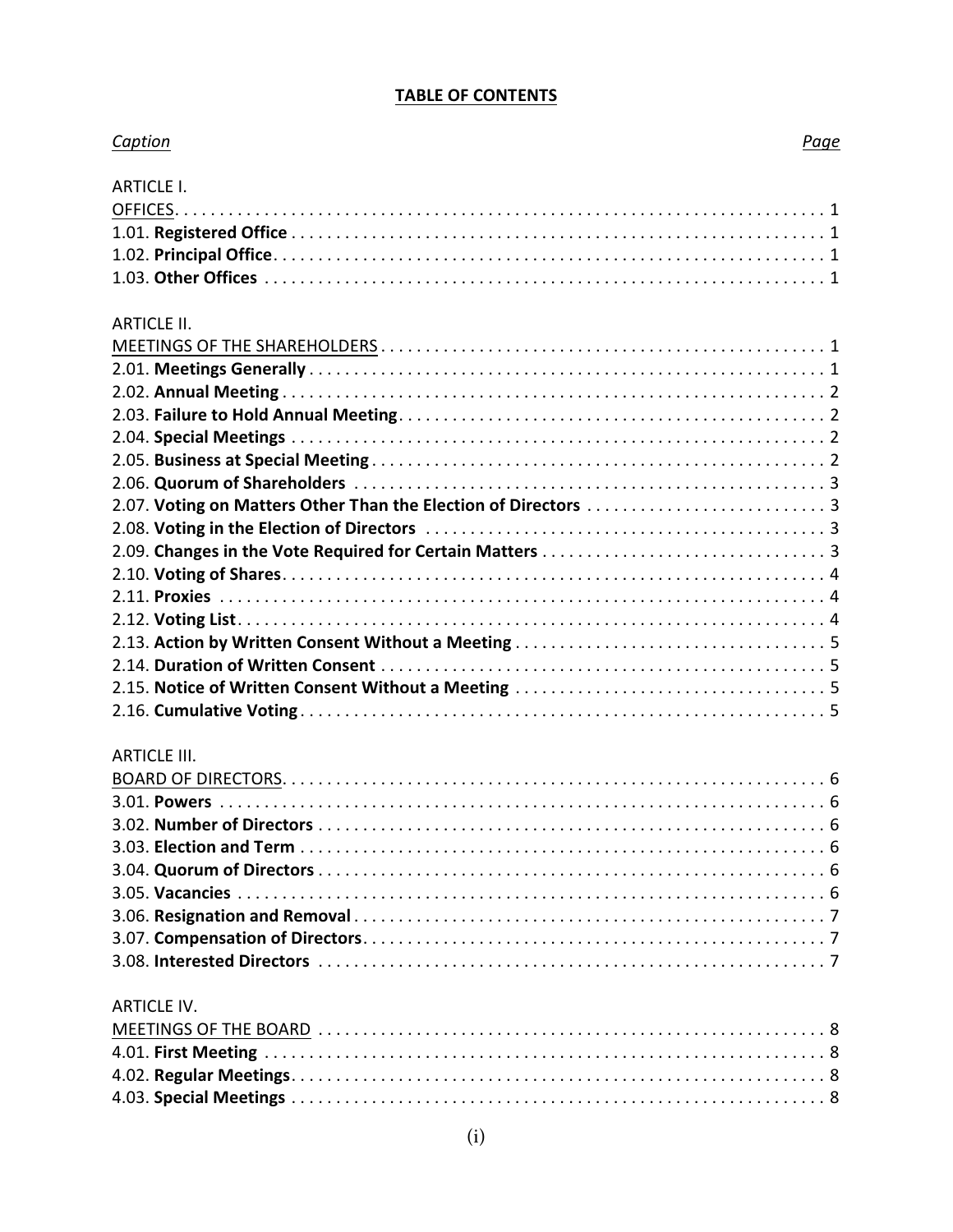# Page

| <b>ARTICLE VI.</b>   |  |
|----------------------|--|
|                      |  |
|                      |  |
|                      |  |
|                      |  |
|                      |  |
|                      |  |
|                      |  |
|                      |  |
|                      |  |
|                      |  |
|                      |  |
|                      |  |
|                      |  |
|                      |  |
| <b>ARTICLE VII.</b>  |  |
|                      |  |
|                      |  |
|                      |  |
|                      |  |
|                      |  |
|                      |  |
|                      |  |
|                      |  |
|                      |  |
|                      |  |
|                      |  |
|                      |  |
|                      |  |
| <b>ARTICLE VIII.</b> |  |
|                      |  |
|                      |  |
|                      |  |
|                      |  |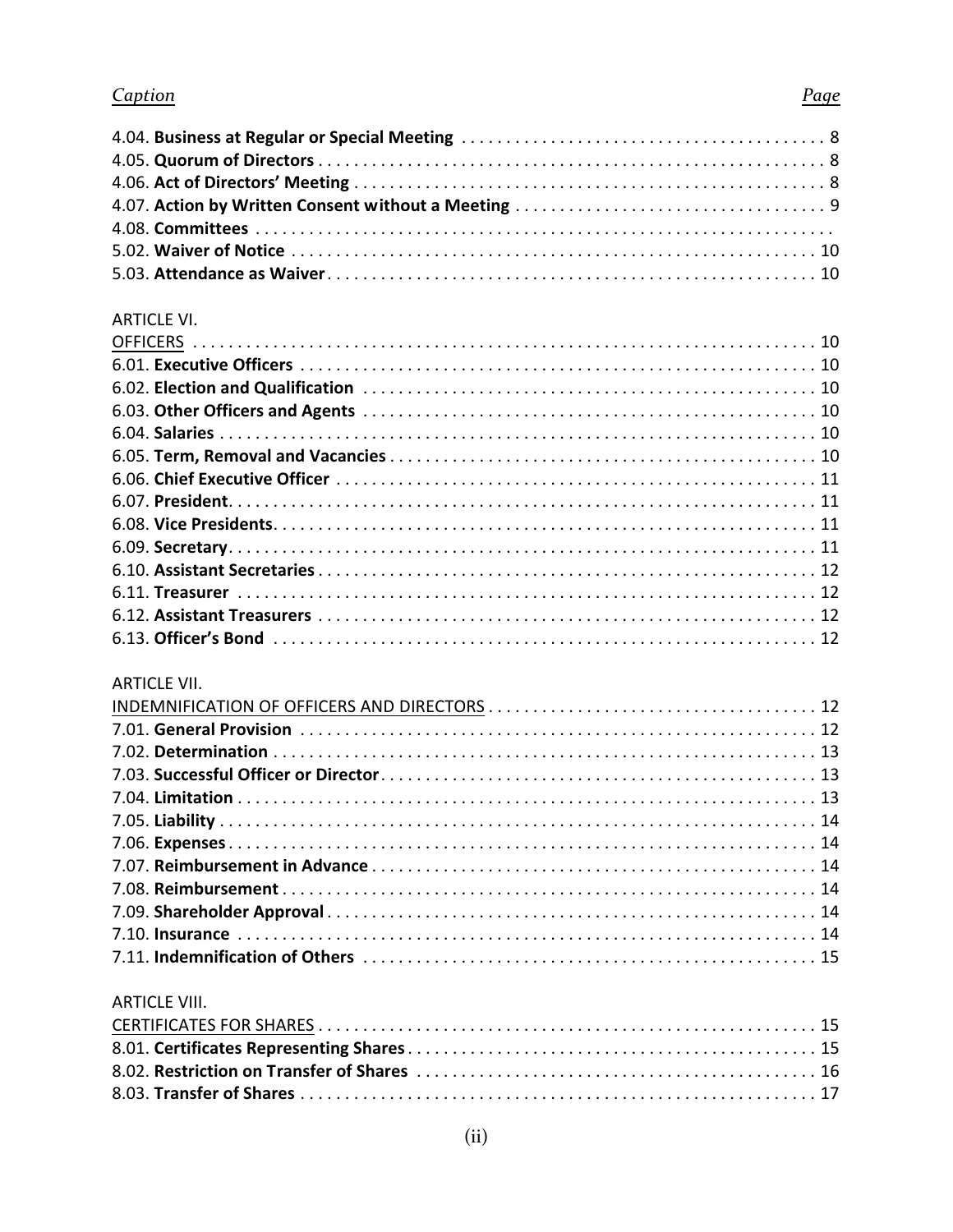#### *Caption Page*

# 8.04. **Lost, Stolen or Destroyed Certificates**. . . . . . . . . . . . . . . . . . . . . . . . . . . . . . . . . . . . . . . . . . 17 8.05. **Registered Holders as Owners**. . . . . . . . . . . . . . . . . . . . . . . . . . . . . . . . . . . . . . . . . . . . . . . . 17 8.06. **Closing of Share Transfer Records and Fixing Record Date** . . . . . . . . . . . . . . . . . . . . . . . . 17 8.07. **Fixing Record Dates for Consents of Action** . . . . . . . . . . . . . . . . . . . . . . . . . . . . . . . . . . . . . 18 ARTICLE IX. BOOKS AND RECORDS . . . . . . . . . . . . . . . . . . . . . . . . . . . . . . . . . . . . . . . . . . . . . . . . . . . . . . . . . . . . 18 9.01. **Minutes and Original Issuance Records** . . . . . . . . . . . . . . . . . . . . . . . . . . . . . . . . . . . . . . . . 18 9.02. **Demand for Examination** . . . . . . . . . . . . . . . . . . . . . . . . . . . . . . . . . . . . . . . . . . . . . . . . . . . . 19 9.03. **Written Request for Annual Statements** . . . . . . . . . . . . . . . . . . . . . . . . . . . . . . . . . . . . . . . 19 ARTICLE X. GENERAL PROVISIONS. . . . . . . . . . . . . . . . . . . . . . . . . . . . . . . . . . . . . . . . . . . . . . . . . . . . . . . . . . . . 19 10.01. **Action Without a Meeting by Use of Telecommunications Equipment** . . . . . . . . . . . . . 19 10.02. **Amendments** . . . . . . . . . . . . . . . . . . . . . . . . . . . . . . . . . . . . . . . . . . . . . . . . . . . . . . . . . . . . . 19 10.05. **Reports** . . . . . . . . . . . . . . . . . . . . . . . . . . . . . . . . . . . . . . . . . . . . . . . . . . . . . . . . . . . . . . . . . . 20 10.06. **Checks**. . . . . . . . . . . . . . . . . . . . . . . . . . . . . . . . . . . . . . . . . . . . . . . . . . . . . . . . . . . . . . . . . . . 20 10.07. **Fiscal Year**. . . . . . . . . . . . . . . . . . . . . . . . . . . . . . . . . . . . . . . . . . . . . . . . . . . . . . . . . . . . . . . . 20 10.08. **Seal** . . . . . . . . . . . . . . . . . . . . . . . . . . . . . . . . . . . . . . . . . . . . . . . . . . . . . . . . . . . . . . . . . . . . . 20 Signatures. . . . . . . . . . . . . . . . . . . . . . . . . . . . . . . . . . . . . . . . . . . . . . . . . . . . . . . . . . . . . . . . . . . . . . 21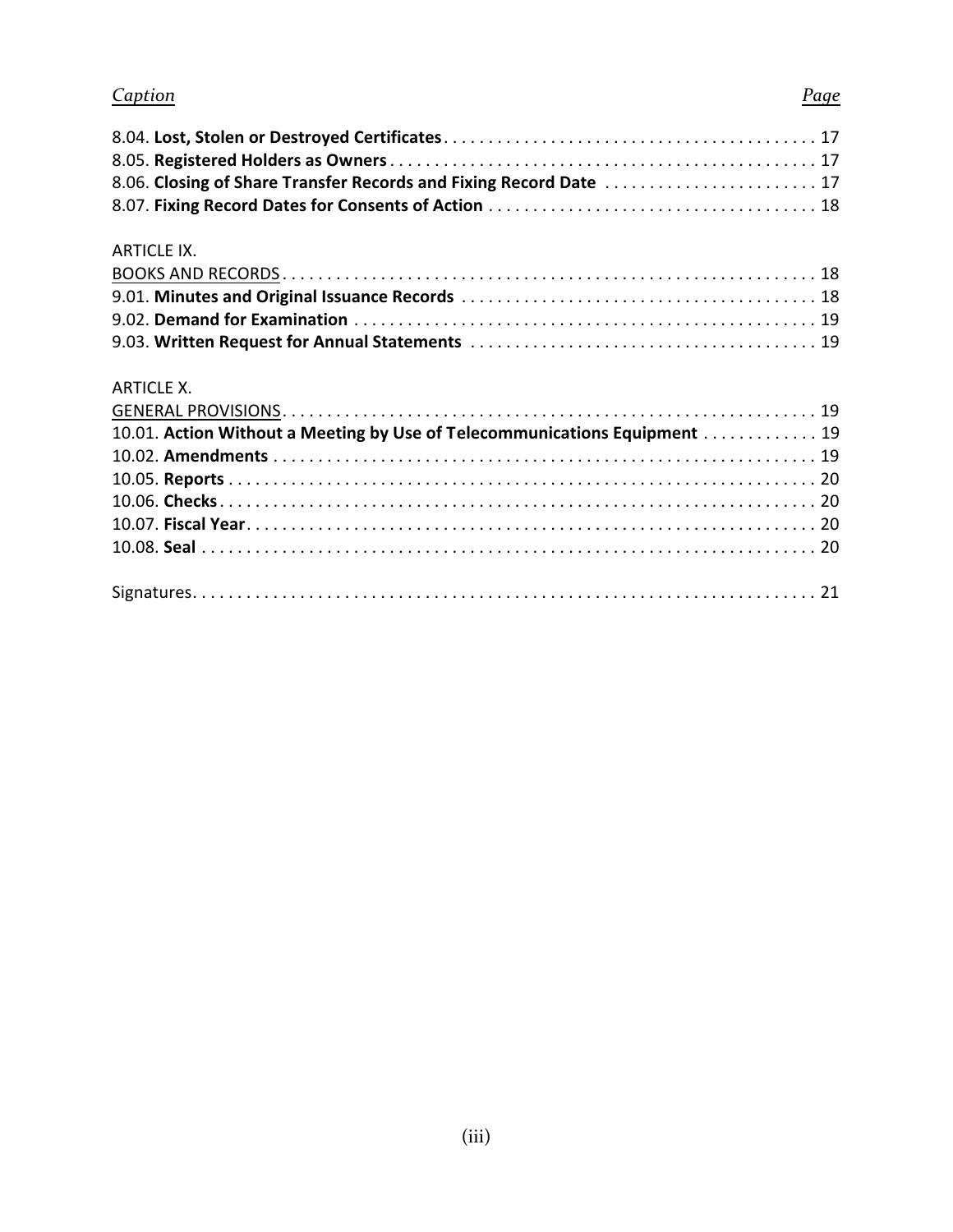# **BYLAWS OF [NAME],INC.**

# ARTICLE I. **OFFICES**

## **Registered Office**

1.01. The registered office shall be located at [Registered Address], [Registered City, State, Zip].

# **Principal Office**

1.02. The principal office for the transaction of the business of the is located at [Entity Address], [Entity City, State, Zip]. The Board of Directors has full power and authority to change the principal office from one location to another by noting the changed address and the effective date below:

| Address | <i>Effective Date</i> |
|---------|-----------------------|
|         |                       |
|         |                       |
|         |                       |

#### **Other Offices**

1.03. The also may have offices at such other places both within and without the State of Texas as the Board of Directors may from time to time determine or as the business of the may require.

# ARTICLE II. MEETINGS OF THE SHAREHOLDERS

# **Meetings Generally**

2.01. Meetings of Shareholders shall be held at any place within or without the State of Texas designated by the Board of Directors pursuant to authority hereinafter granted to the Board, or by the written consent of all persons entitled to vote thereat. In the absence of any such designation, Shareholders' meetings shall be held at the principal office of the . Any meeting is valid wherever held if held by the written consent of all the persons entitled to vote thereat, given either before or after the meeting and filed with the Secretary of the .

BYLAWS OF [NAME], INC. Page 1 of 21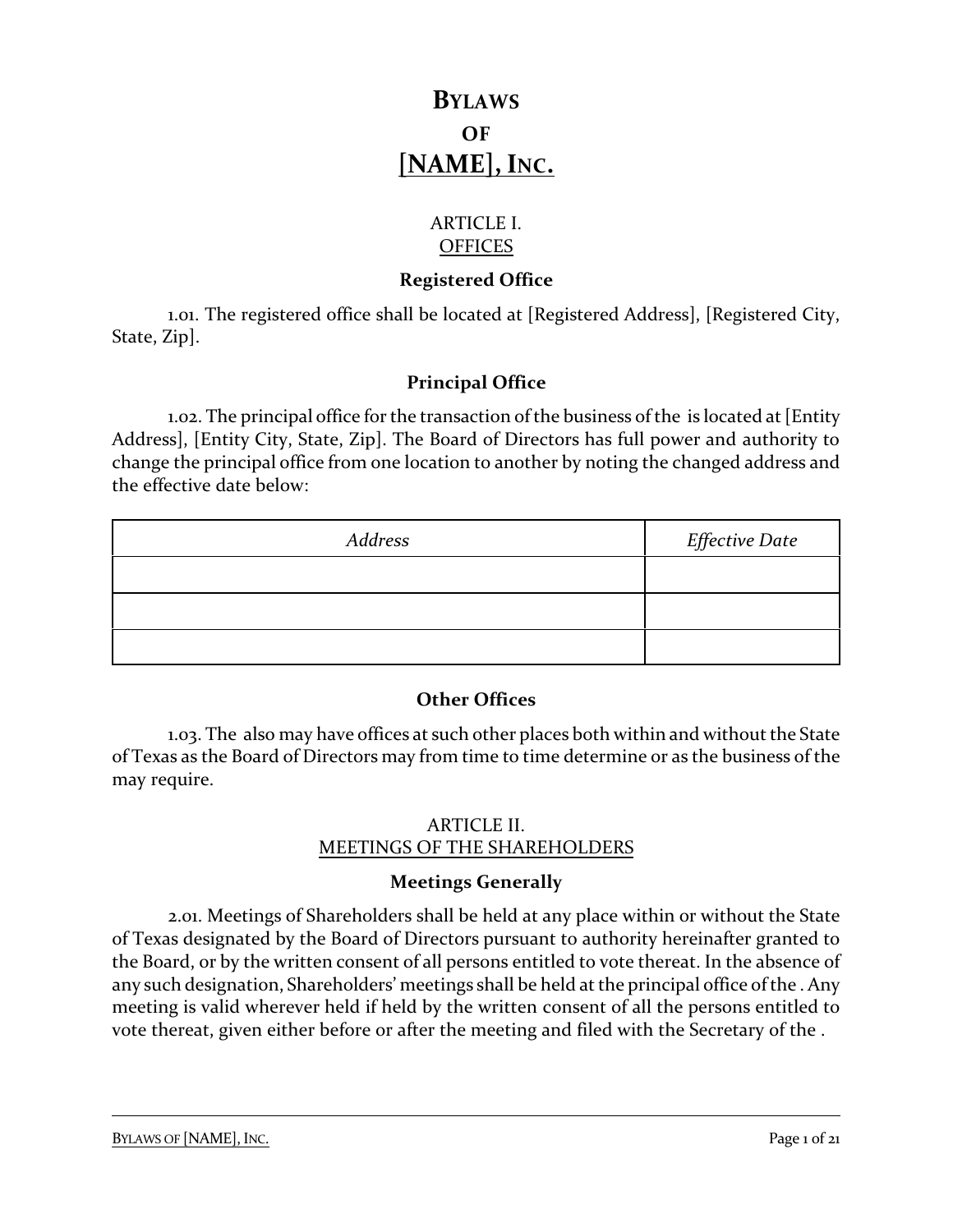### **Annual Meeting**

2.02. An annual meeting of Shareholders, commencing in the year following the year in which These are signed, shall be held at 11:00 a.m. on the last Tuesday of January, unless it is a legal holiday, in which case such meeting shall be held at the specified time on the next full business day thereafter which is not a legal holiday. The annual meeting may be held on another date in such month with the prior written consent of all Shareholders. At such meetings Directors shall be elected, reports of the affairs of the shall be considered, and any other business may be transacted that is within the powers of the Shareholders.

# **Failure to Hold Annual Meeting**

2.03. If, within any 13-month period, an annual meeting of Shareholders is not held, any Shareholder may apply to any court of competent jurisdiction in the county in which the principal office of the is located for a summary order that an annual meeting be held.

# **Special Meetings**

2.04. Special meetings of Shareholders may be called by the Chairman of the Board of Directors, the President, the Board of Directors, or the holders of not less than one-tenth of all shares entitled to vote at the meeting. Written or printed notice stating the place, day and hour of the meeting and, in case of a special meeting, the purpose or purposes for which the meeting is called, shall be delivered not less than ten (10) nor more than sixty (60) days before the date of the meeting, either personally or by mail, by or at the direction of the President, the Secretary, or the officer or person calling the meeting, to each shareholder entitled to vote at such meeting. If mailed, such notice shall be deemed to be delivered when deposited in the United States mail, addressed to the Shareholder at his address as it appears on the share transfer records of the , with postage thereon prepaid. However, no notice need be given to a Shareholder if (i) notice of two consecutive annual meetings and all notices of meetings held during the period between those annual meetings, if any, or (ii) all (but in no event less than two) payments (if sent by first class mail) of distributions or interest on securities during a twelve (12) month period have been mailed to that person, addressed at his address as shown on the share transfer records of the , and have been returned undeliverable. Any action or meeting taken or held without notice to such person shall have the same force and effect as if the notice had been duly given and, if the action taken by the is reflected in any articles or document filed with the Secretary of State, those articles or that document may state that notice was duly given to all persons to whom notice was required to be given. If such a person delivers to the a written notice setting forth his then current address, the requirement that notice be given to that person shall be reinstated.

# **Business at Special Meeting**

2.05. The business transacted at any special meeting of Shareholders shall be limited to the purposes stated in the notice thereof.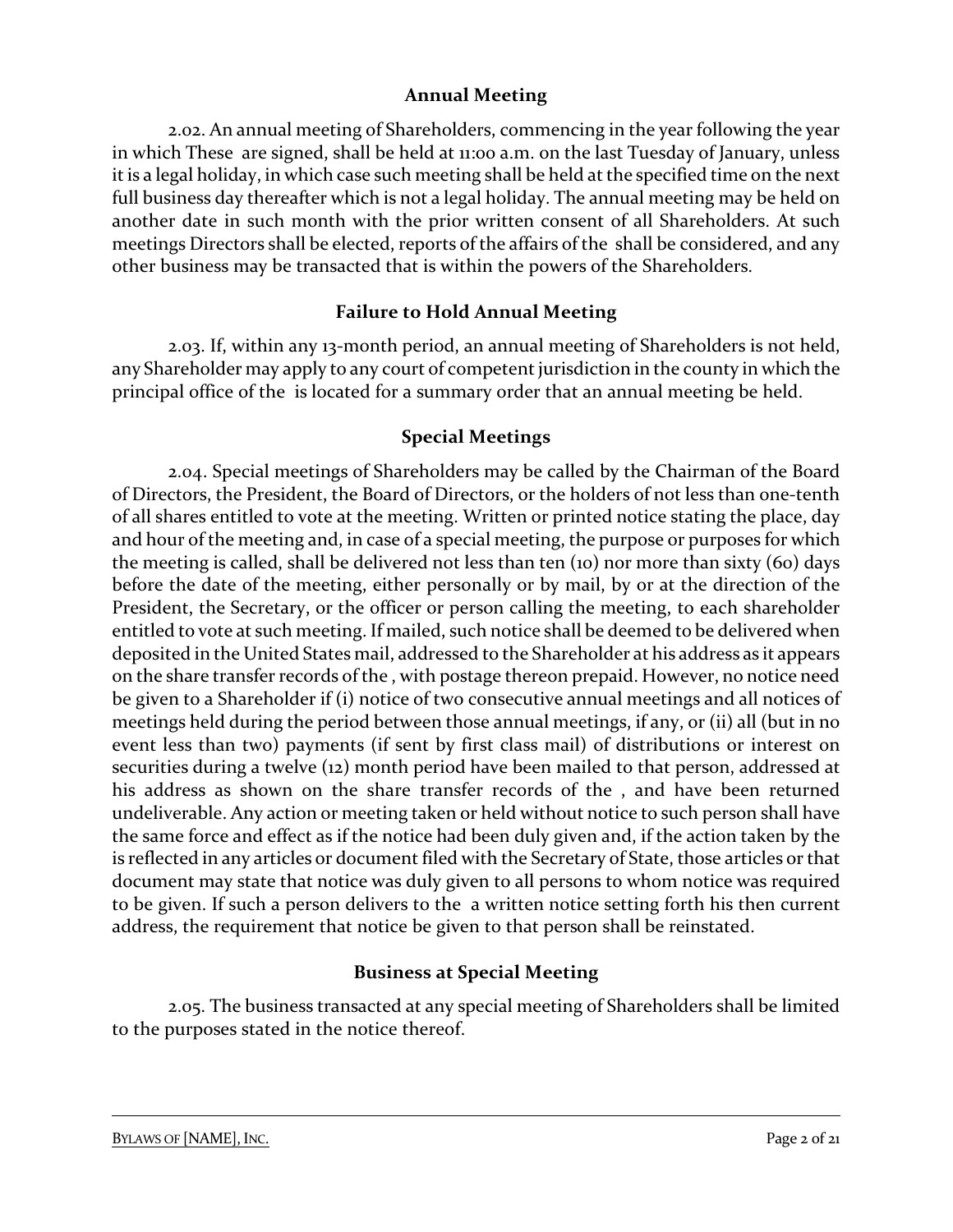# **Quorum of Shareholders**

2.06. Unless otherwise provided in the Certificate of Formation, a quorum at a meeting of Shareholders shall consist of (represented in person or by proxy) no fewer than one-half  $(½)$  of the Shareholders entitled to vote at such meeting, representing no less than seventy-five percent (75%) of the shares entitled to vote. Unless otherwise provided in the Certificate of Formation, once a quorum is present at a meeting of Shareholders, the Shareholders represented in person or by proxy at the meeting may conduct such business as may be properly brought before the meeting until it is adjourned, and the subsequent withdrawal from the meeting of anyShareholder or the refusal of anyShareholder represented in person or by proxy to vote shall not affect the presence of a quorum at the meeting. Unless otherwise provided in the Certificate of Formation, the Shareholders represented in person or by proxy at a meeting of Shareholders at which a quorum is not present may adjourn the meeting until such time and to such place as may be determined by a vote of the holders of a majority of the Shares represented in person or by proxy at that meeting.

# **Voting on Matters Other Than the Election of Directors**

2.07. With respect to any matter, other than the election of Directors or a matter for which the affirmative vote of the holders of a specified portion of the Shares entitled to vote is required by law, the affirmative vote of the holders of a majority of the Shares entitled to vote on that matter and represented in person or by proxy at a meeting of Shareholders at which a quorum is present shall be the act of the Shareholders, unless otherwise provided in the Certificate of Formation.

# **Voting in the Election of Directors**

2.08. Unless otherwise provided in the Certificate of Formation, directors shall be elected by a plurality of the votes cast by the holders of Shares entitled to vote in the election of directors at a meeting of Shareholders at which a quorum is present.

# **Changes in the Vote Required for Certain Matters**

2.09. With respect to any matter for which the affirmative vote of the holders of a specified portion of the Shares entitled to vote is required by law, the Certificate of Formation may provide that the act of the Shareholders on that matter shall be the affirmative vote of the holders of a specified portion, but not less than a majority, of the Shares entitled to vote on that matter, rather than the affirmative vote otherwise required by law. If any provision of the Certificate of Formation provides that the act of the Shareholders on any matter shall be the affirmative vote of the holders of a specified portion of the Shares entitled to vote on that matter that is greater than a majority of the Shares so entitled to vote, that provision of the Certificate of Formation may not be amended or modified, directly or indirectly, without the affirmative vote of the holders of that greater portion of the Shares entitled to vote on that matter, unless otherwise provided in the Certificate of Formation.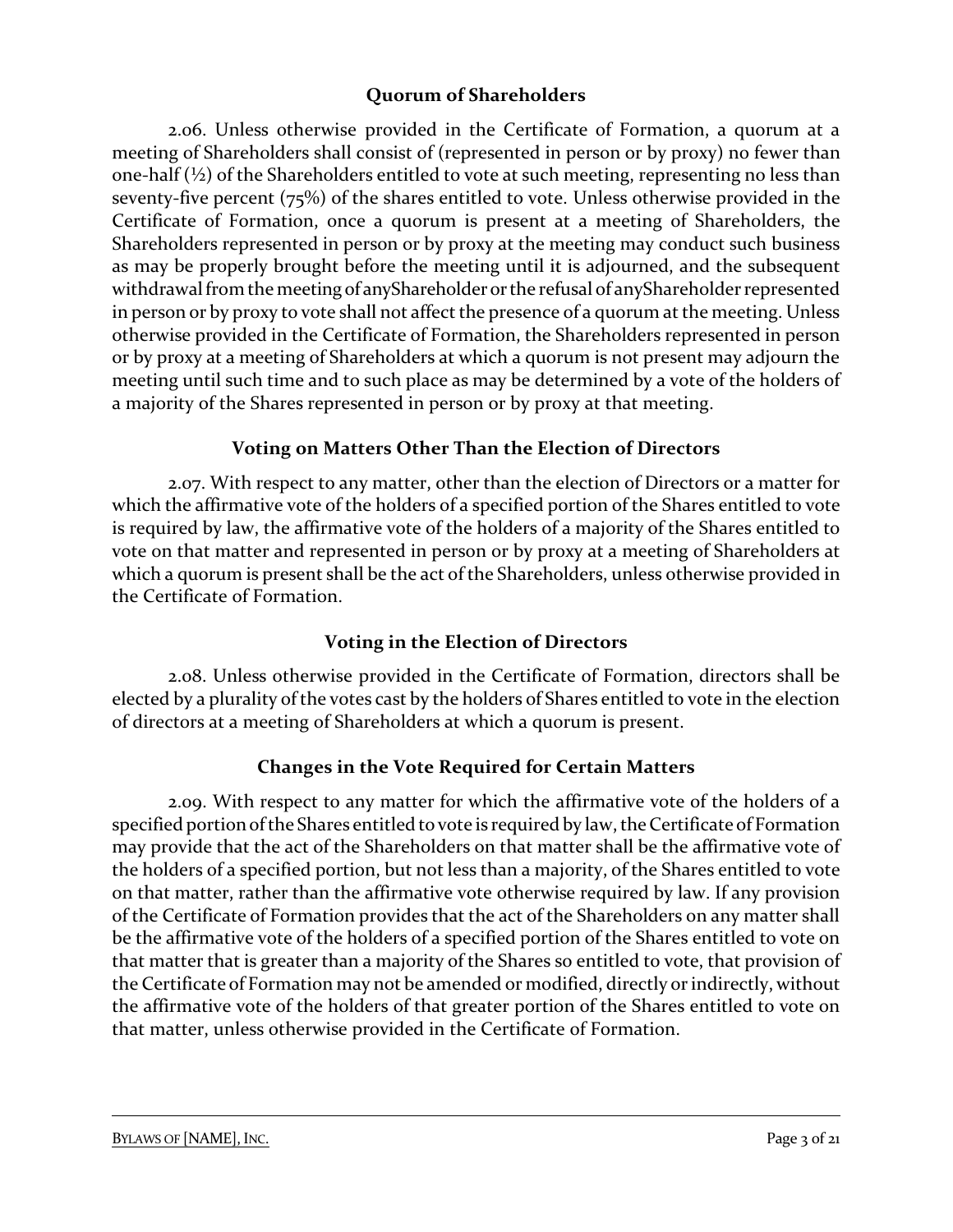#### **Voting of Shares**

2.10. Each outstanding Share, regardless of class, shall be entitled to one vote on each matter, submitted to a vote at a meeting of Shareholders, except to the extent that the voting rights of the Shares of any class are limited or denied by the Certificate of Formation or are otherwise provided by law. At each election for Directors, every Shareholder entitled to vote at such election shall have the right to vote, in person or by proxy, the number of Shares owned by him for as many persons as there are Directors to be elected and for whose election he has the right to vote, or unless expressly prohibited by the Certificate of Formation to cumulate his votes.

#### **Proxies**

2.11. At any meeting of the Shareholders, each Shareholder having the right to vote shall be entitled to vote either in person or by proxy executed in writing by the Shareholder. A facsimile, or similar reproduction of a writing executed by the Shareholder shall be treated as an execution in writing for purposes of this section. No proxy shall be valid after eleven (11) months from the date of its execution unless otherwise provided in the proxy. Each proxy shall be revocable unless the proxy form states that the proxy is irrevocable and the proxy is coupled with an interest and unless otherwise made irrevocable by law. An irrevocable proxy, if noted conspicuously on the certificate representing the Shares that are subject to the irrevocable proxy shall be specifically enforceable against the holder of those Shares or any successor or transferee of the holder. Unless noted conspicuously on the certificate representing the Shares that are subject to the irrevocable proxy, an irrevocable proxy, even though otherwise enforceable, is ineffective against a transferee for value without actual knowledge of the existence of the irrevocable proxy at the time of the transfer or against any subsequent transferee (whether or not for value), but such an irrevocable proxy shall be specifically enforceable against any other person who is not a transferee for value from and after the time that the person acquires actual knowledge of the existence of the irrevocable proxy.

#### **Voting List**

2.12. The officer or agent having charge of the Share transfer records for Shares of the shall make, at least ten (10) days before each meeting of Shareholders, a complete list of the Shareholders entitled to vote at such meeting or any adjournment thereof, arranged in alphabetical order, with the address of and number of Shares held by each Shareholder, which list, for a period of ten (10) days prior to such meeting, shall be kept on file at the registered office or principal place of business of the and shall be subject to the inspection by any Shareholder at any time during usual business hours. Such list shall also be produced and kept open at the time and place of the meeting and shall be subject to the inspection of any Shareholder during the whole time of the meeting. The original Share transfer records shall be prima facie evidence as to who are the Shareholders entitled to examine such list or Share transfer records or to vote at any such meeting of Shareholders.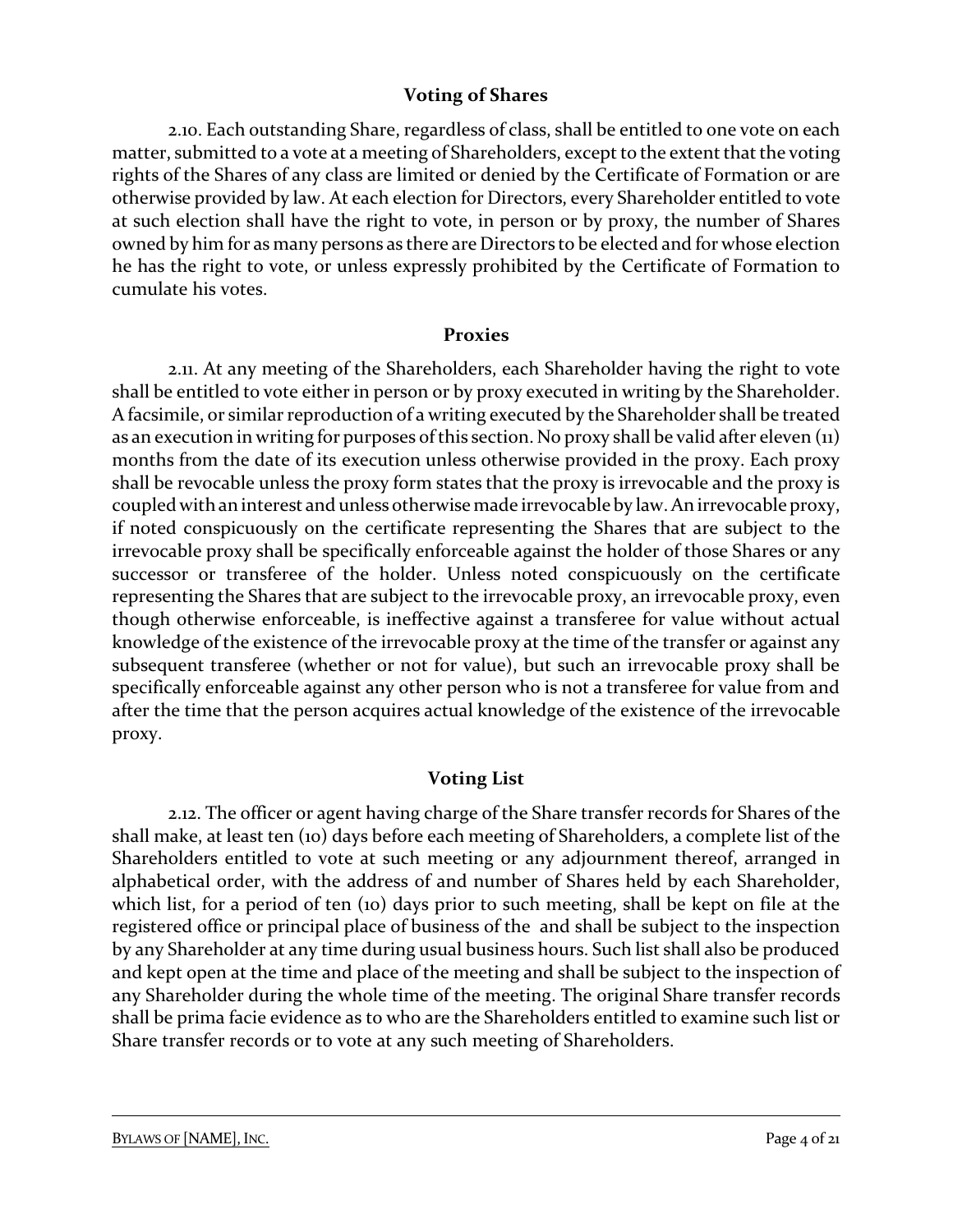### **Action by Written Consent Without a Meeting**

2.13. Any action required by law to be taken at any annual or special meeting of Shareholders, or any action which may be taken at any annual or special meeting of Shareholders, may be taken without a meeting, without prior notice, and without a vote, if a consent or consents in writing, setting forth the action so taken, shall have been signed by the holder or holders of all the Shares entitled to vote with respect to the action that is the subject of the consent. The Certificate of Formation may provide that any action required by law to be taken at any annual or special meeting of Shareholders, or any action which may be taken at any annual or special meeting of Shareholders, may be taken without a meeting, without prior notice, and without a vote, if a consent or consents in writing, setting forth the action so taken, shall be signed by the holder or holders of Shares having not less than the minimum number of votes that would be necessary to take such action at a meeting at which the holders of all Shares entitled to vote on the action were preset and voted.

# **Duration of Written Consent**

2.14. Every written consent shall bear the date of signature of each Shareholder who signs the consent. No written consent shall be effective to take the action that is the subject of the consent unless, within sixty (60) days after the date of the earliest dated consent delivered to the in the manner required by law, a consent or consents signed by the holder or holders of shares having not less than the minimum number of votes that would be necessary to take the action that is the subject of the consent are delivered to the by delivery to its registered office, its principal place of business, or an officer or agent of the having custody of the books in which proceedings of meetings of Shareholders are recorded. Delivery shall be by hand or certified or registered mail, return receipt requested. Delivery to the 's principal place of business shall be addressed to the president or principal executive officer of the . A telegram, telex, cablegram, or similar transmission by a Shareholder, or a photographic, photostatic, facsimile, or similar reproduction of a writing signed by a Shareholder, shall be regarded as signed by the Shareholder for purposes of this Article.

#### **Notice of Written Consent Without a Meeting**

2.15. Prompt notice of the taking of any action by Shareholders without a meeting by less than unanimous written consent shall be given to those Shareholders who did not consent in writing to the action. If any action by Shareholders is taken by written consent, any articles or documents filed with the Secretary of State as a result of the taking of the action shall state, in lieu of any statement required by law concerning any vote of Shareholders, that written consent has been given in accordance with the provisions of Section 6.201 of the Texas Business Organizations Code and that any written notice required by such Section has been given.

# **Cumulative Voting**

2.16. Every Shareholder entitled to vote at any election for Directors may cumulate votes and give one candidate a number of votes equal to the number of Directors to be elected multiplied by the number of votes to which the Shareholder's Shares are entitled, or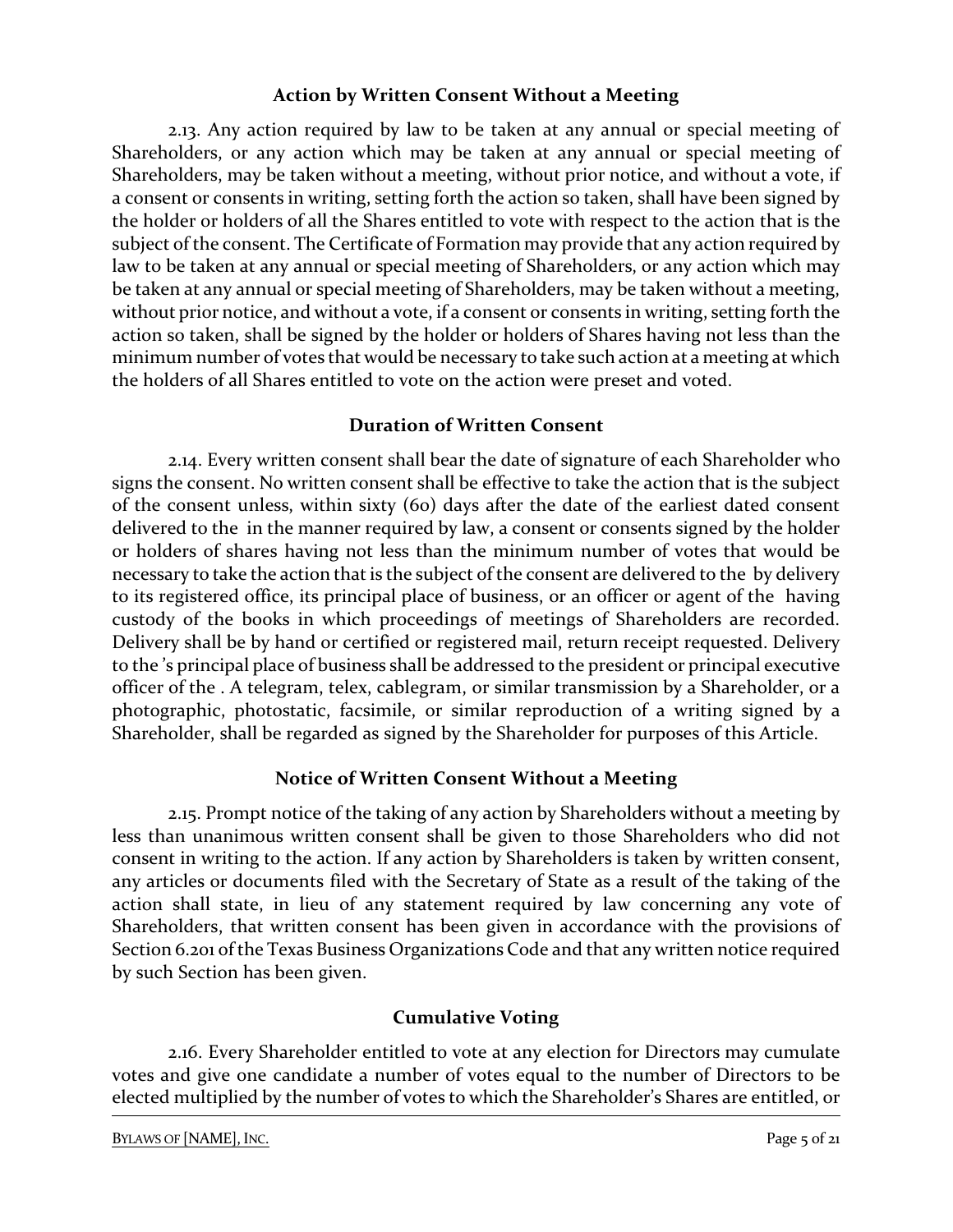the Shareholder may distribute the votes on the same principle among any number of candidates. The candidates receiving the highest number of votes, up to the number of Directors to be elected, are elected. Cumulative voting shall not be allowed in the election of Directors unless a Shareholder who intends to cumulate his or her votes has given written notice of such intention to the Secretary of the on or before the day preceding the election at which the Shareholder intends to cumulate his or her votes. All Shareholders entitled to vote cumulatively may cumulate their votes if any Shareholder gives the requisite written notice.

## ARTICLE III. BOARD OF DIRECTORS

#### **Powers**

3.01. The business and affairs of the shall be managed by its Board of Directors which may exercise all such powers of the and do all such lawful acts and things as are not by law, the Certificate of Formation or These directed or required to be exercised and done by the Shareholders.

# **Number of Directors**

3.02. The number of Directors of the constituting the Board of Directors shall not be less than one (1) nor more than seven (7). The first Board shall consist of four (4) Directors; however, thereafter, the number of Directors shall be determined in accordance with These by resolution of the Board of Directors or of the Shareholders.

#### **Election and Term**

3.03. The Directors, other than the first Board of Directors, shall be elected at the annual meeting of the Shareholders, except in the case of a vacancy as provided below, and each Director elected shall hold office until the next succeeding annual meeting and until his successor is elected and qualified or until his death, resignation or removal. Each member of the first Board of Directors shall hold office until the first annual meeting of Shareholders and until his successor is elected and qualified or until his death, resignation or removal. Directors need not be residents of the State of Texas or Shareholders of the .

#### **Quorum of Directors**

3.04. Unless otherwise provided in the Certificate of Formation, a majority of the number of Directors shall constitute a quorum for the transaction of business unless a greater number is required by law.

#### **Vacancies**

3.05. Any vacancy occurring in the Board of Directors may be filled by the affirmative vote of a majority of the remaining Directors although less than a quorum of the Board of Directors. A Director elected to fill a vacancy shall be elected for the unexpired term of his predecessor in office. Any Directorship to be filled by reason of an increase in the number of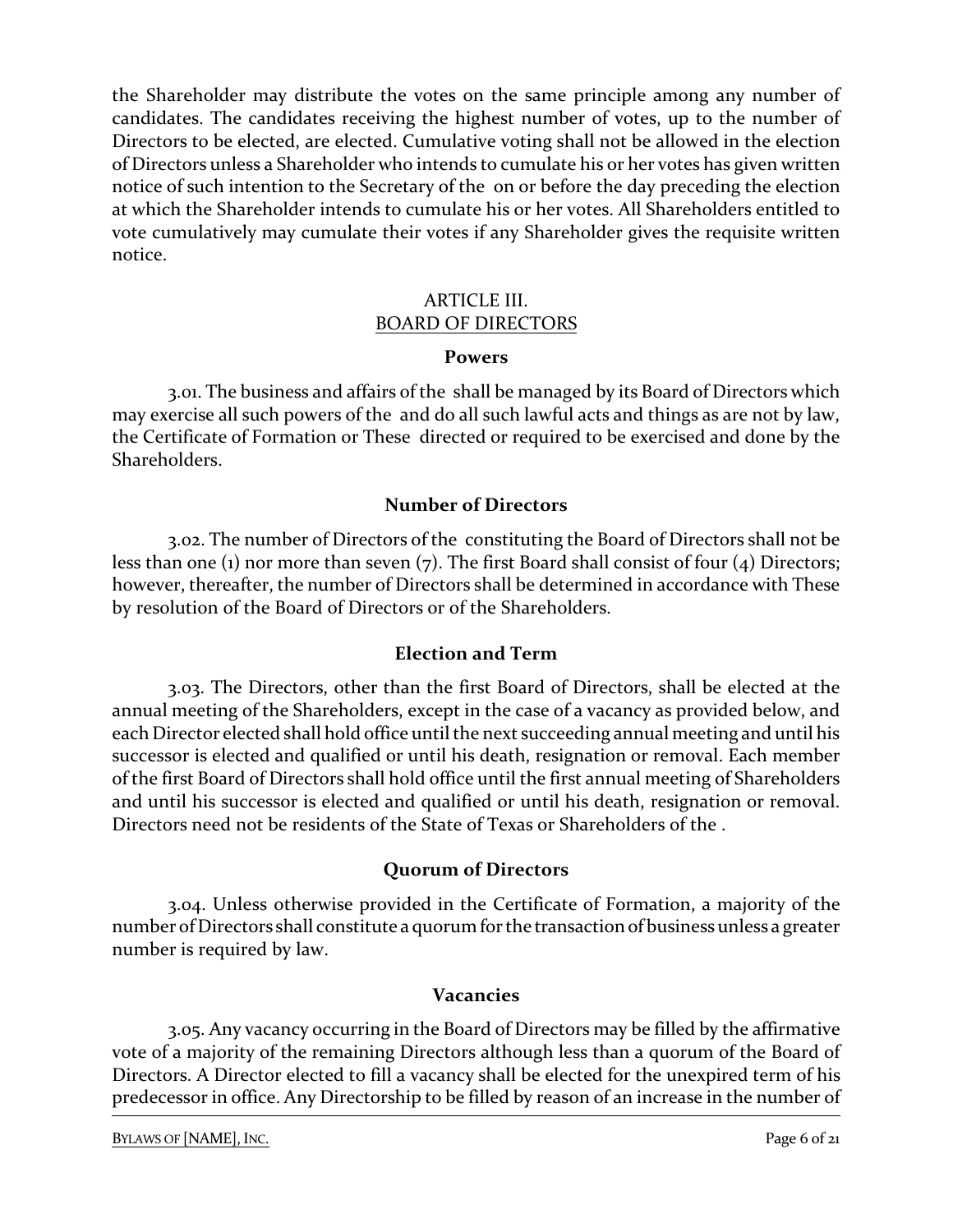Directors shall be filled by election at an annual meeting or at a special meeting of the Shareholders called for that purpose. A Director elected to fill a newly created Directorship shall hold office until the next succeeding annual meeting of Shareholders and until his successor is elected and qualified or until his death, resignation or removal.

# **Resignation and Removal**

3.06. AnyDirector may resign at any time upon giving written notice to the . At any meeting of Shareholders called expressly for the purpose of removing a Director or Directors, any Director or the entire Board of Directors may be removed, with or without cause, by a vote of the holders of a majority of the Shares then entitled to vote at an election of Directors. If the Shareholders of this are entitled to cumulative voting in the election of Directors and if less than the entire Board is to be removed, no one of the Directors may be removed if the votes cast against his removal would be sufficient to elect him if then cumulatively voted at an election of the entire Board of Directors, or if there be classes of Directors, at an election of the class of Directors of which he is a part.

# **Compensation of Directors**

3.07. As specifically prescribed from time to time by resolution of the Board of Directors, the Directors of the may be paid their expenses of attendance at each meeting of the Board and may be paid a fixed sum for attendance at each meeting of the Board or a stated salary in their capacity as Directors. This provision shall not preclude any Director from serving the in any other capacity and receiving compensation therefor. Members of special or standing committees may be allowed like compensation for attending committee meetings.

# **Interested Directors**

3.08. No contract or transaction between the and one or more of its Directors or officers or between the and any other corporation, partnership, association or other organization in which one or more of its Directors or officers are Directors or officers or have a financial interest, shall be void or voidable solely for this reason, solely because the Director or officer is present at or participates in the meeting of the Board or committee thereof which authorizes the contract or transaction, or solely because his or their votes are counted for such purpose if (i) the material facts as to his relationship or interest and as to a contract or transaction are disclosed or are known to the Board of Directors or the committee, and the Board or committee in good faith authorizes the contract or transaction by the affirmative vote of a majority of the disinterested Directors, even though the disinterested Directors be less than a quorum; or (ii) the material facts as to his relationship or interest and as to the contract or transaction are disclosed or are known to the Shareholders entitled to vote thereon, and the contract or transaction is specifically approved in good faith by vote of the Shareholders; or (iii) the contract or transaction is fair as to the as of the time it is authorized, approved, or ratified by the Board of Directors, a committee thereof, or the Shareholders. Common or interested Directors may be counted in determining the presence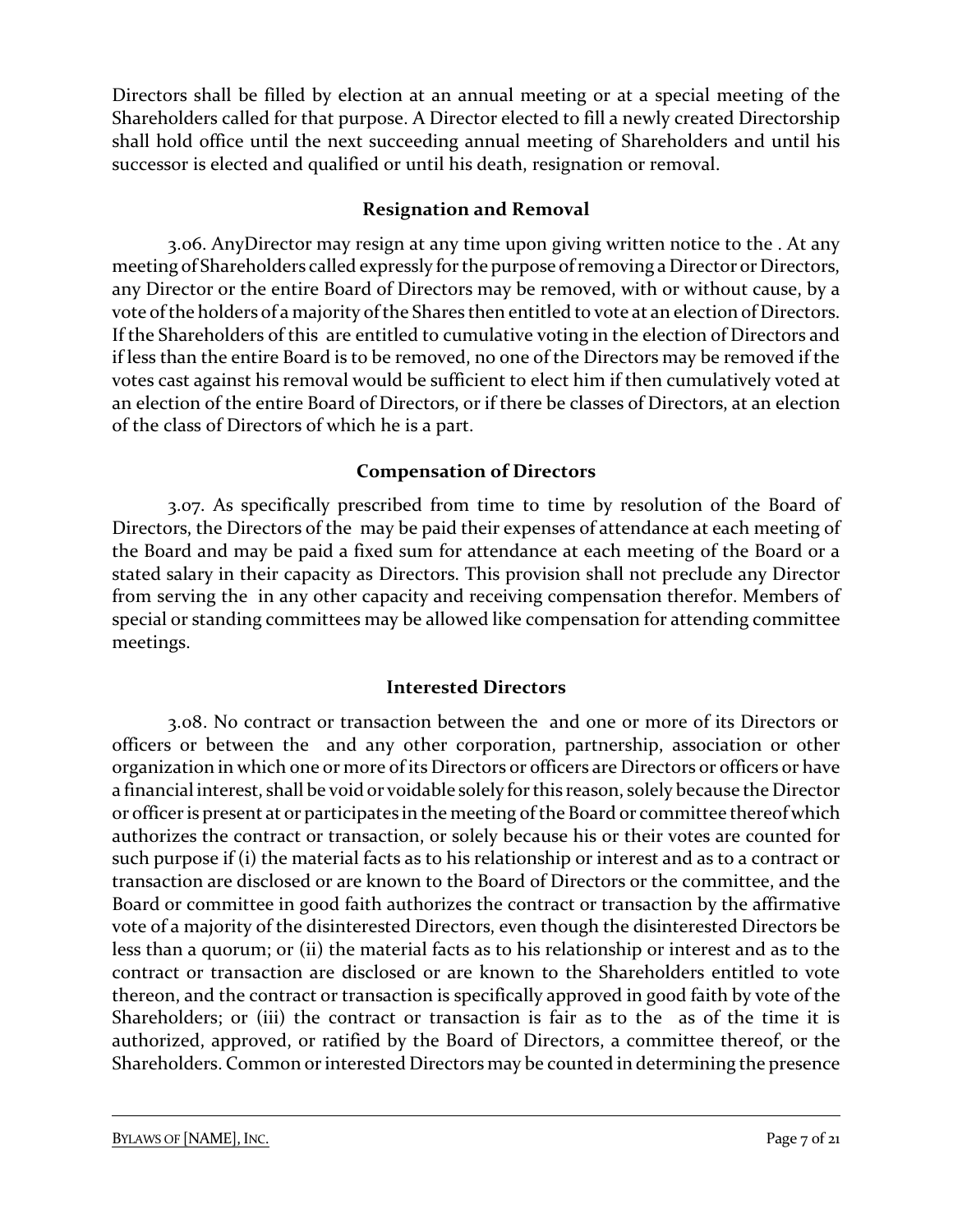of a quorum at a meeting of the Board of Directors or of a committee which authorizes the contract or transaction.

# ARTICLE IV. MEETINGS OF THE BOARD

# **First Meeting**

4.01. The first meeting of each newly elected Board of Directors shall be held at such time and place either within or without the State of Texas as shall be fixed by the vote of the Shareholders at the annual meeting and no notice of such meeting shall be necessary to the newly elected Directors in order legally to constitute the meeting, provided a quorum shall be present, or the meeting may be convened at such place and time as shall be fixed by the consent in writing of all the Directors.

# **Regular Meetings**

4.02. Regular meetings of the Board of Directors may be held with or without notice at such time and at such place either within or without the State of Texas as from time to time shall be prescribed by resolution of the Board of Directors.

# **Special Meetings**

4.03. Special meetings of the Board of Directors may be called by the Chairman of the Board of Directors or the President, and shall be called by the Chairman of the Board of Directors, the President or the Secretary on the written request of two Directors. Written notice of special meetings of the Board of Directors shall be given to each Director at least one (1) day before the date of the meeting.

# **Business at Regular or Special Meeting**

4.04. Neither the business to be transacted at, nor the purpose of, any regular or special meeting of the Board of Directors need be specified in the notice or waiver of notice of such meeting.

# **Quorum of Directors**

4.05. A majority of the Board of Directors shall constitute a quorum for the transaction of business, unless a greater number is required by law or the Certificate of Formation. If a quorum shall not be present at any meeting of the Board of Directors, the Directors present thereat may adjourn the meeting from time to time, without notice other than announcement at the meeting, until a quorum shall be present.

# **Act of Directors' Meeting**

4.06. The act of a majority of the Directors present at a meeting at which a quorum is present shall be the act of the Board of Directors unless the act of a greater number is required by law or the Certificate of Formation.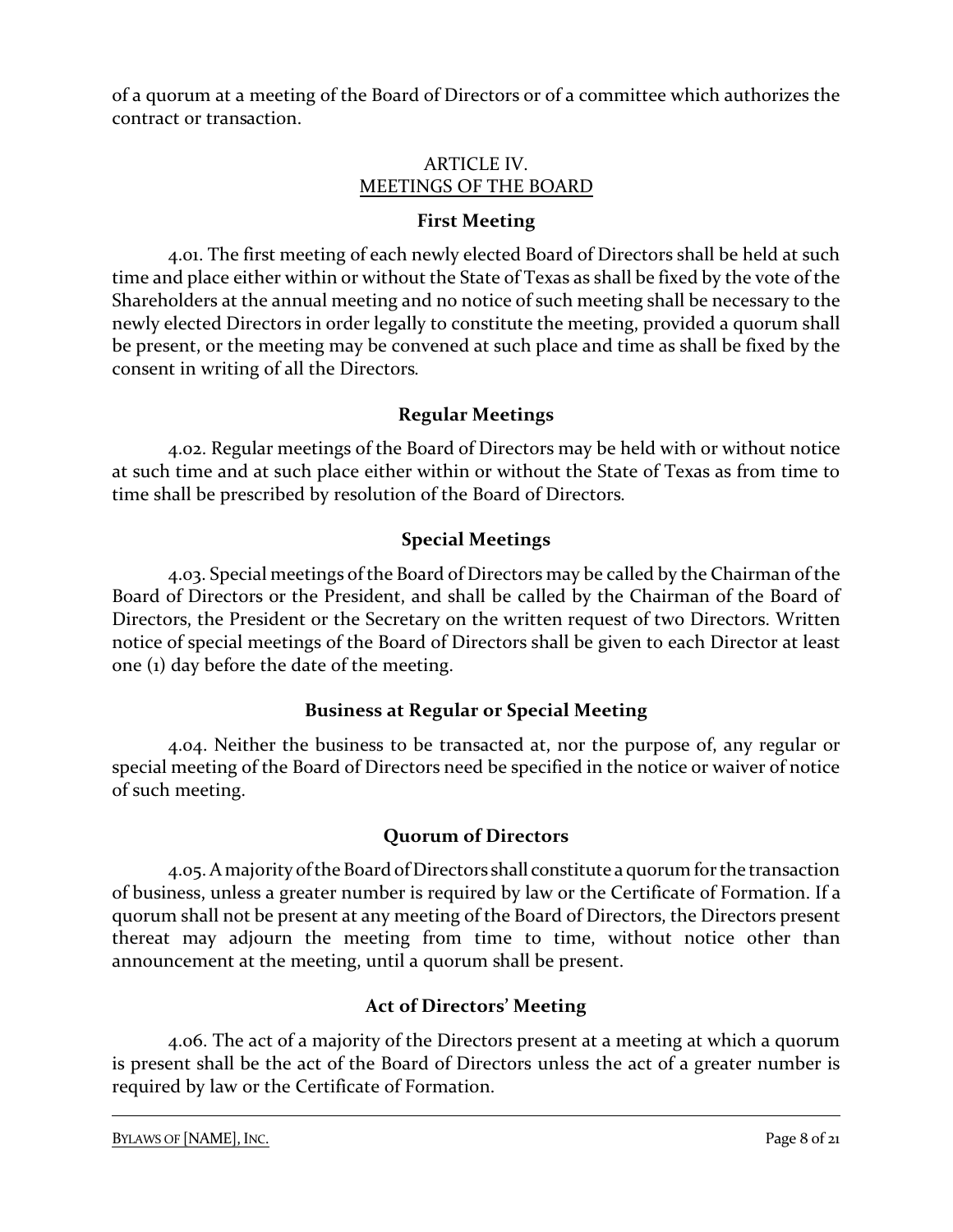## **Action by Written Consent without a Meeting**

4.07. Any action required or permitted by law, the Certificate of Formation or These to be taken at a meeting of the Board of Directors or any committee thereof may be taken without a meeting if a consent in writing, setting forth the action so taken, is signed by all members of the Board of Directors or committee, as the case may be. Such consent shall have the same force and effect as a unanimous vote at such meeting.

## **Committees**

4.08. The Board of Directors, by resolution adopted by a majority of the full Board of Directors, may designate from among its members one or more committees, each of which, to the extent provided in such resolution or in the Certificate of Formation or in These , shall have and may exercise all of the authority of the Board of Directors, except that no such committee shall have the authority of the Board of Directors in reference to amending the Certificate of Formation, proposing a reduction of the stated capital of the in the manner permitted by law, approving a plan of merger orShare exchange of the , recommending to the Shareholders the sale, lease, or exchange of all or substantially all of the property and assets of the otherwise then in the usual and regular course of its business, recommending to the Shareholders a voluntary dissolution of the or a revocation thereof, amending, altering, or repealing the of the or adopting new of the , filling the vacancies in the Board of Directors or any such committee, electing or removing officers of the , members of the Board of Directors or members of any such committee, fixing the compensation of any member of such committee, or altering or repealing any resolution of the Board of Directors which by its terms provides that it shall not be so amendable or repealable. No such committee shall have the power or authority to declare a dividend or to authorize the issuance of Shares of the . Vacancies in the membership of the committee shall be filled by the Board of Directors at a regular or special meeting of the Board. The executive committee shall keep regular minutes of its proceedings and report the same to the Board when required. The designation of such committee and the delegation thereto of authority shall not operate to relieve the Board of Directors, or any member thereof, of any responsibility imposed upon it or him by law.

#### ARTICLE V. NOTICES

# **Methods of Giving Notice**

5.01. If any notice is to be given to any Shareholders or Director under the provisions of any statute, the Certificate of Formation or These , it shall be given in writing and delivered personally or mailed to suchShareholder or Director at such address as appears on the Share transfer records of the , and such notice shall be deemed to be given at that time when the same shall be deposited in the United States mail with sufficient postage thereon prepaid. Notice to Directors may also be given by telegram, and notice given by such means shall be deemed given at the time it is delivered to the telegraph office.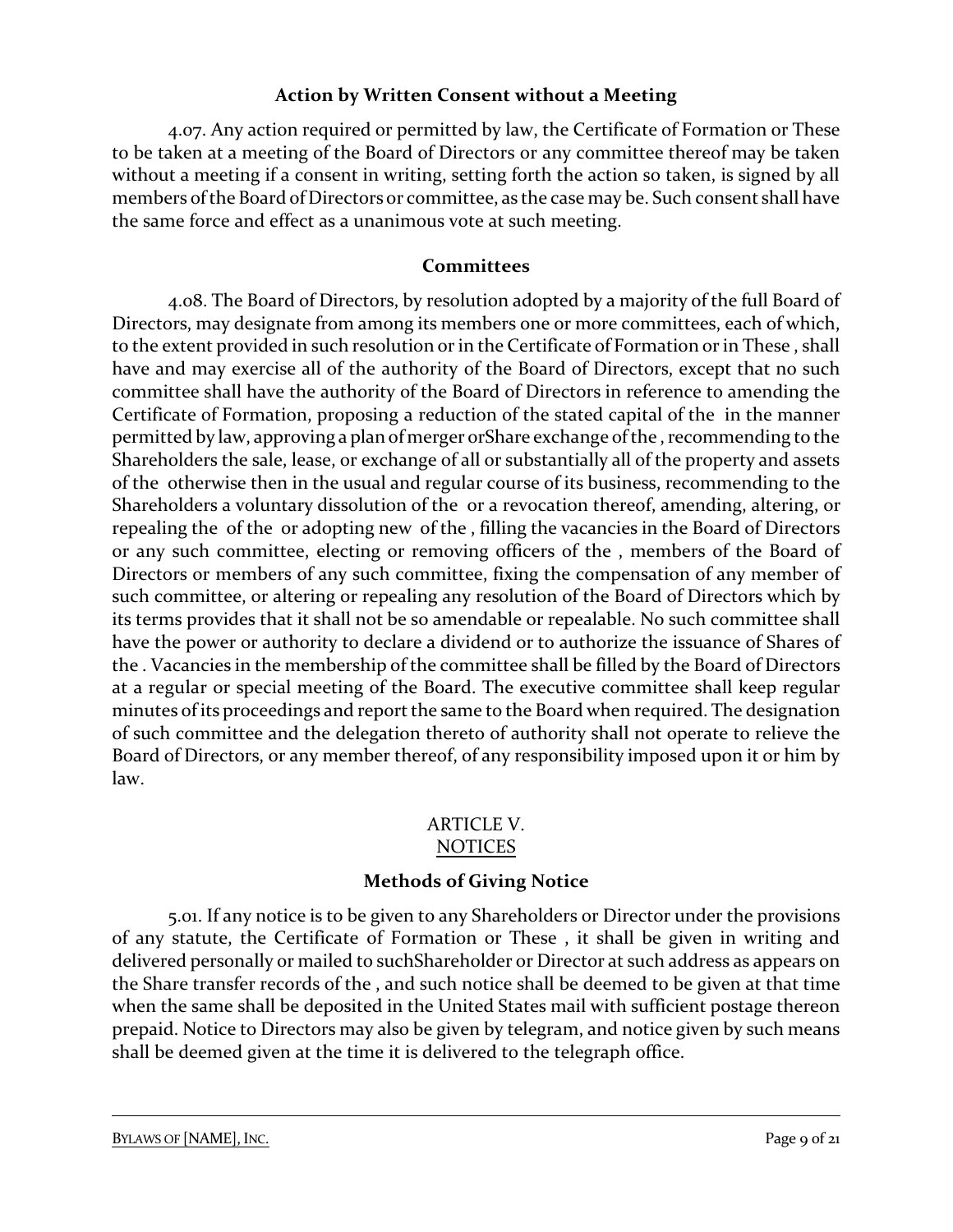#### **Waiver of Notice**

5.02. Whenever any notice is required to be given to any Shareholder or Director under the provisions of any law, the Certificate of Formation or These , a waiver thereof in writing signed by the person or persons entitled to such notice, whether before or after the time stated therein shall be deemed equivalent to the giving of such notice.

#### **Attendance as Waiver**

5.03. Attendance of a Director at a meeting shall constitute a waiver of notice of such meeting, except where a Director attends a meeting for the express purpose of objecting to the transaction of any business on the ground that the meeting is not lawfully called or convened.

#### ARTICLE VI. **OFFICERS**

#### **Executive Officers**

6.01. The Officers of the shall consist of a President, one or more Vice Presidents (if more than one officer), a Secretary, and a Treasurer, each of whom shall be elected by the Board of Directors as provided in Section 8.02 of this Article.

#### **Election and Qualification**

6.02. The Board of Directors, at its first meeting after each annual meeting of Shareholders, shall choose a President, one or more Vice Presidents, a Secretary, and a Treasurer, none of whom need be a member of the Board. The Board also may appoint one of its members Chairman of the Board and may elect one or more Assistant Secretaries and Assistant Treasurers.

#### **Other Officers and Agents**

6.03. The Board of Directorsmay elect or appoint such other officers, assistant officers and agents as may be necessary, who shall hold their offices for such terms and shall exercise such powers and perform such duties as shall be determined from time to time by the Board.

#### **Salaries**

6.04. The salaries of all officers and agents of the shall be fixed by resolution of the Board of Directors.

#### **Term, Removal and Vacancies**

6.05. Each officer of the shall hold office until his successor is chosen and qualified or until his death, resignation or removal. An officer may resign at any time upon giving written notice to the . Any officer or agent or member of a committee elected or appointed by the Board of Directors may be removed by the Board of Directors whenever in its judgment the best interests of the will be served thereby, but such removal shall be without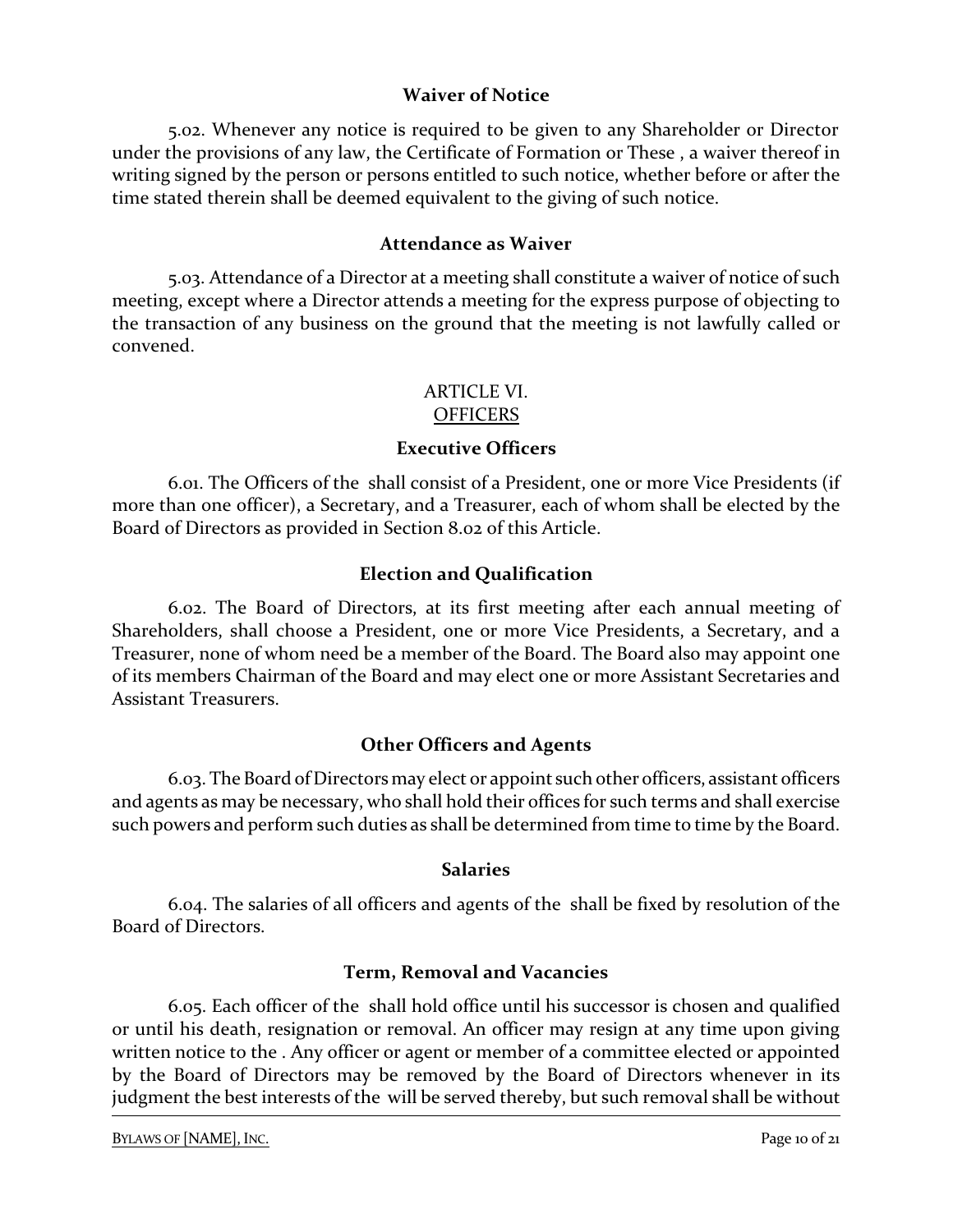prejudice to the contract rights, if any, of the person so removed. Election or appointment of an officer or agent or member of a committee shall not of itself create contract rights. Any vacancy occurring in any office of the by death, resignation, removal or otherwise shall be filled by the Board of Directors.

## **Chief Executive Officer**

6.06. The Board of Directors may designate whether the Chairman of the Board, if such anofficer shall have been appointed, or the President, shall be the chief executive officer of the . The officer so designated as the chief executive officer shall preside at all meetings of the Shareholders and the Board of Directors, and shall have such other powers and duties as usually pertain to such office or as may be delegated by the Board of Directors. If the Chairman of the Board is not so designated, the President shall be the chief executive officer of the .

# **President**

6.07. The President shall have such powers and duties as usually pertain to such office, except as the same may be modified by the Board of Directors. Unless the Board of Directors shall otherwise delegate such duties, the President shall be ex-officio a member of all standing committees, shall have general powers of oversights, supervision and management of the business and affairs of the , and shall see that all orders and resolutions of the Board of Directors are carried into effect. He shall execute bonds, mortgages and other contracts requiring a seal, under the seal of the , except where required or permitted by law to be otherwise signed and executed, and except where the signing and execution thereof shall be expressly delegated by the Board of Directors to some other officer or agent of the .

# **Vice Presidents**

6.08. The Vice Presidents, in the order of their seniority, unless otherwise determined by the Board of Directors, shall, in the absence or disability of the President, perform the duties and exercise the powers of the President. They shall perform such other duties and have such other powers as the Board of Directors shall prescribe.

#### **Secretary**

6.09. The Secretary shall attend all meetings oftheBoard of Directors and all meetings of the Shareholders, and record all the proceedings of the meetings of the and of the Board of Directors in a book to be kept for that purpose, and shall perform like duties for the standing committees when required. He shall give, or cause to be given, notice of all meetings of the Shareholders and special meetings of the Board of Directors, and shall perform such other duties as may be prescribed by the Board of Directors or President, under whose supervision he shall be. He shall keep in safe custody the seal of the , and, when authorized by the Board of Directors, affix the same to any instrument requiring it, and, when so affixed, it shall be attested by his signature or by the signature of the Treasurer or an Assistant Secretary.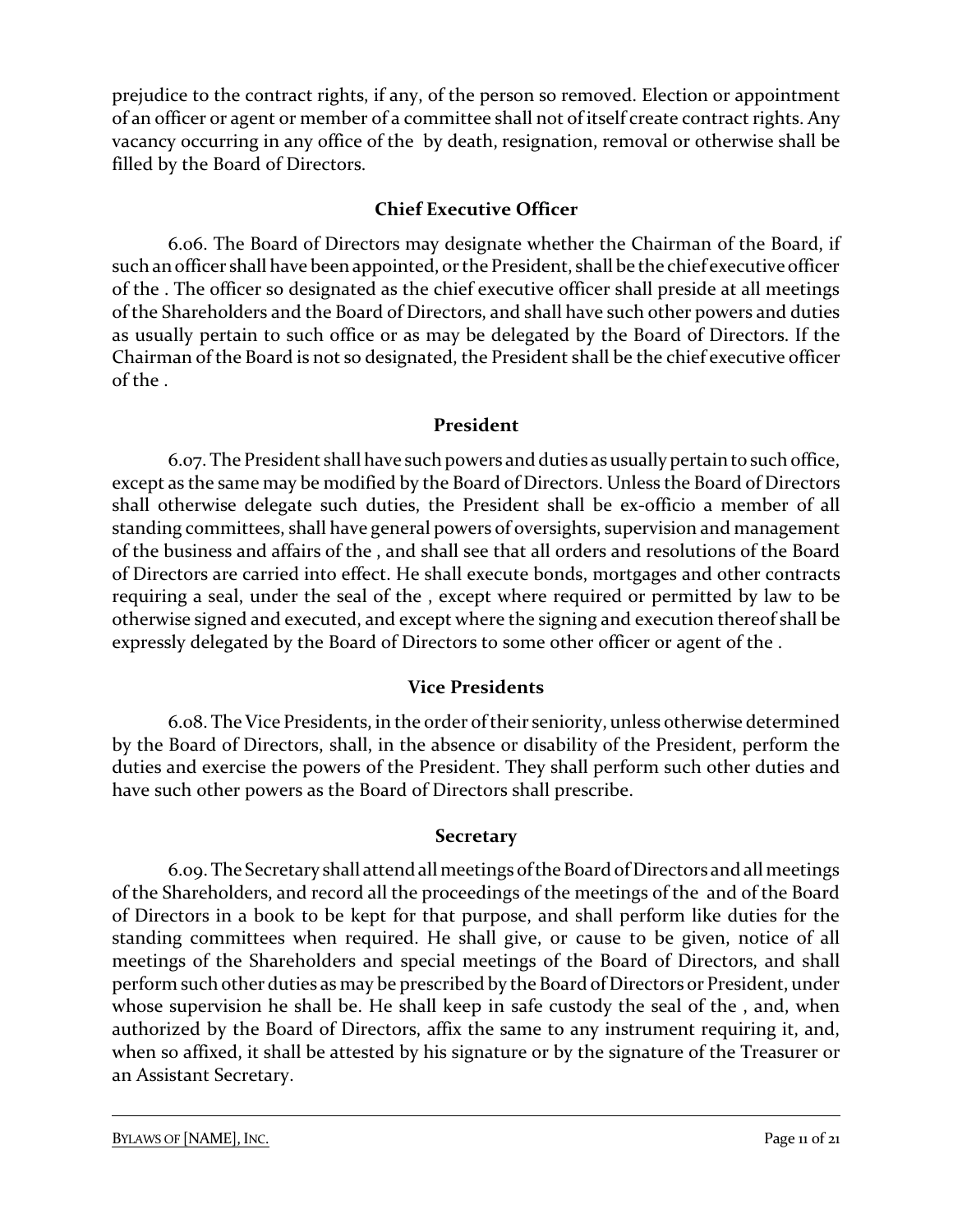#### **Assistant Secretaries**

6.10. The Assistant Secretaries, in the order of their seniority, unless otherwise determined by the Board of Directors, shall, in the absence or disability of the Secretary, perform the duties and exercise the powers of the Secretary. They shall perform such other duties and have such other powers as the Board of Directors from time to time may prescribe.

#### **Treasurer**

6.11. The Treasurer shall have the custody of the corporate funds and securities, and shall keep full and accurate accounts of receipts and disbursements in books belonging to the , and shall deposit all monies and other valuable effects in the name and to the credit of the in such depositories as may be designated by the Board of Directors. He shall disburse the funds of the as may be ordered by the Board of Directors, taking proper vouchers for such disbursements, and shall render to the President and the Board of Directors at its regular meetings, or when the Board of Directors so requires, an account of all his transactions as Treasurer, and of the financial condition of the .

#### **Assistant Treasurers**

6.12. The Assistant Treasurers, in the order of their seniority, unless otherwise determined by the Board of Directors, shall, in the absence or disability of the Treasurer, perform the duties and exercise the powers of the Treasurer. They shall perform such other duties and have such other powers as the Board of Directors from time to time may prescribe.

#### **Officer's Bond**

6.13. If required by the Board of Directors, any officer so required shall give the a bond (which shall be renewed as the Board may require) in such sum and with such surety or sureties as shall be satisfactory to the Board of Directors for the faithful performance of the duties of his office and for the restoration to the , in case of his death, resignation, retirement or removal from office, of any and all books, papers, vouchers, money and other property of whatever kind in his possession or under his control belonging to the .

#### ARTICLE VII. INDEMNIFICATION OF OFFICERS AND DIRECTORS

#### **General Provision**

7.01. The shall indemnify any person who is or was (i) aDirector of the , (ii) while aDirector of the , serving at the request of the as aDirector, officer, partner, venturer, proprietor, trustee, employee, agent or similar functionary of another foreign or domestic corporation, association, partnership, joint venture, sole proprietorship, trust, employee benefit plan or other enterprise or (iii) an officer of the , against reasonable expenses incurred by them in connection with the defense of any threatened, pending, or completed action, suit, or proceeding, whether civil, criminal, administrative, arbitrative, or investigative, any appeal in such an action, suit, or proceeding, and any inquiry or investigation that could lead to such an action, suit or proceeding, where the person who was, is, or is threatened to be

BYLAWS OF [NAME], INC. Page 12 of 21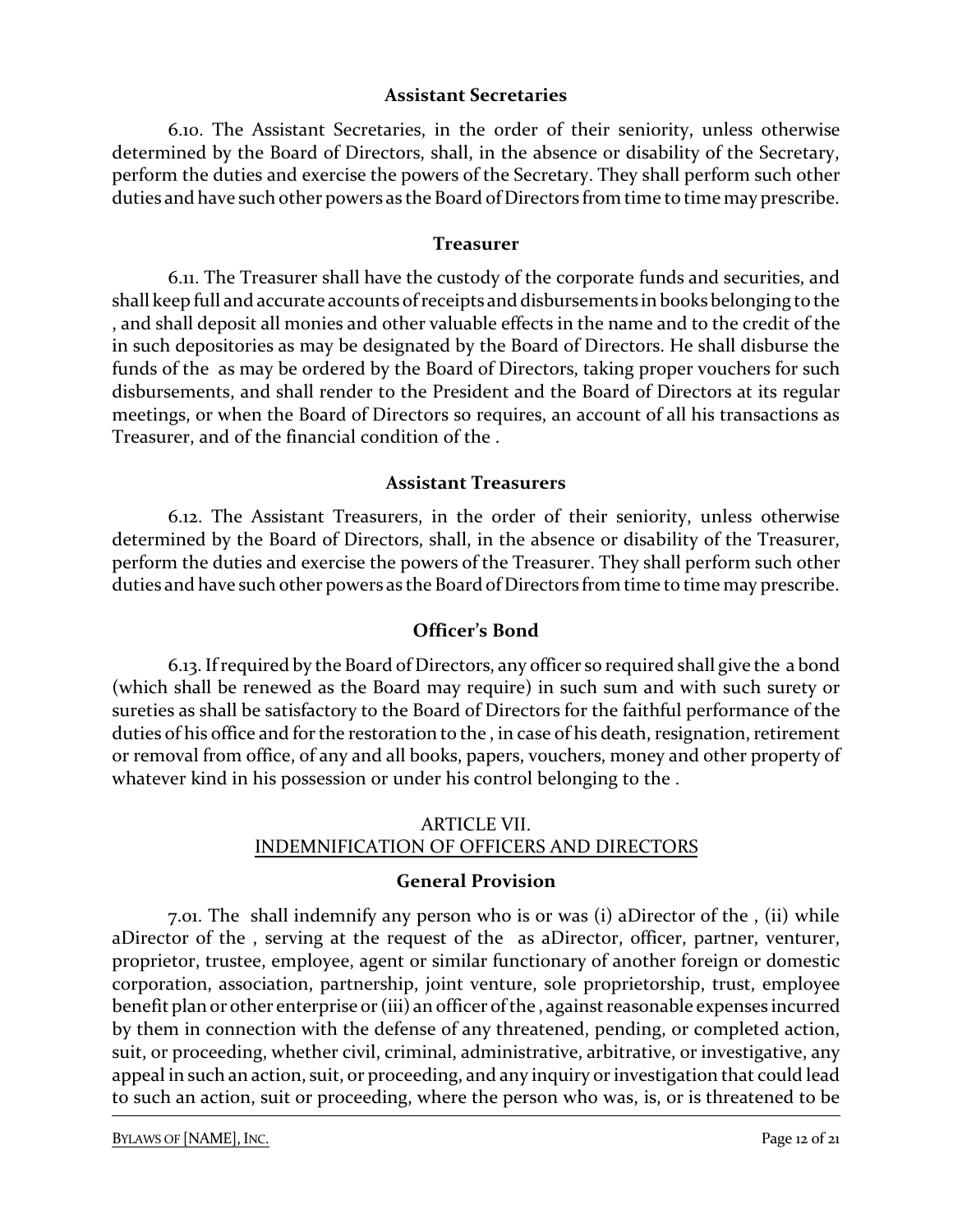made a named defendant or respondent in a proceeding was named because the person is or was aDirector or an officer of the .

# **Determination**

7.02. The indemnification contained in the previous section is conditioned upon a determination by:

- (a) a majority vote of a quorum consisting of Directors who at the time of the vote are not named defendants or respondents in the proceeding;
- (b) if such a quorum cannot be obtained, by a majority vote of a committee of the Board Directors, designated to act in the matter by a majority vote of all Directors, consisting solely of two or more Directors who at the time of the vote are not named defendants or respondents in the proceeding;
- (c) by special legal counsel selected by the Board of Directors or a committee of the Board by vote as set forth in subsection (i) or (ii) hereof, or, if such a quorum cannot be obtained and such a committee cannot be established, by a majority vote of all Directors; or
- (d) by the Shareholders in a vote that excludes the Shares held by Directors who are named defendants or respondents in the proceeding,

that such person (1) conducted himself in good faith; (2) reasonably believed, in the case of conduct in his official capacity as a Director or officer of the , that his conduct was in the 's best interest, and in all other cases, that his conduct was at least not opposed to the 's best interest; and (3) in the case of any criminal proceeding, had no reasonable cause to believe his conduct was unlawful.

# **Successful Officer or Director**

7.03. Notwithstanding the previous Section, the shall indemnify each Director and officer against reasonable expenses incurred by him in connection with a proceeding in which he is a party because he is a Director or officer if he has been wholly successful, on the merits or otherwise, in the defense of the proceeding.

# **Limitation**

7.04. A Director or officer, found liable on the basis that personal benefit was improperly received by him, or found liable to the may be indemnified but the indemnification is limited to reasonable expenses actually incurred by the person in connection with the proceeding and shall not be made in respect of any proceeding in which the person shall have been found liable for willful or intentional misconduct in the performance of his duty to the .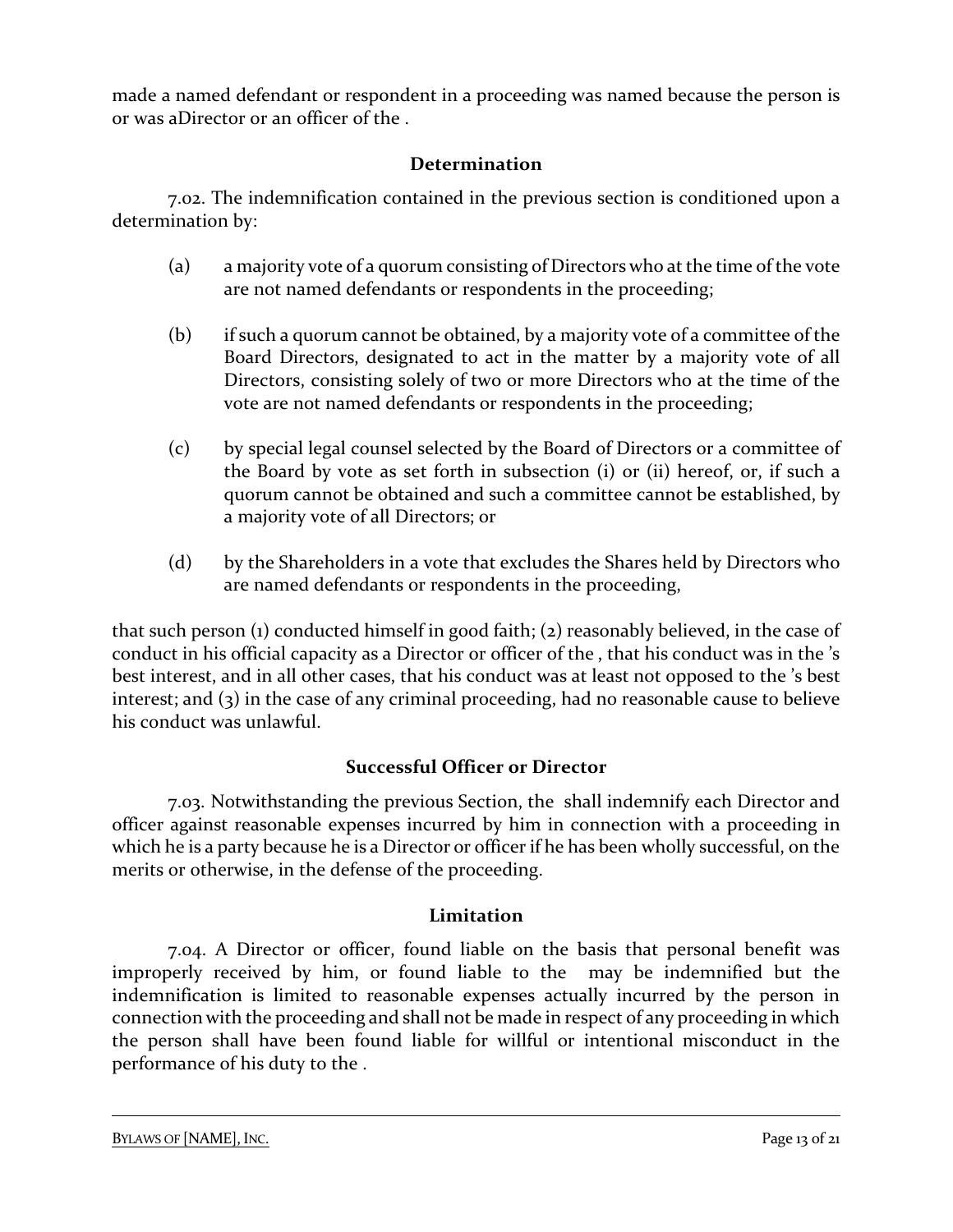#### **Liability**

7.05. A person shall be deemed to have been found liable in respect of any claim, issue or matter only after the person shall have been so found by a court of competent jurisdiction after exhaustion of all appeals therefrom.

#### **Expenses**

7.06. "Expenses" as used herein means court costs, attorneys' fees, judgments, penalties (including excise and similar taxes), fines, settlements and other reasonable expenditures actually incurred by the person in connection with the proceeding.

#### **Reimbursement in Advance**

7.07. Reasonable expenses incurred by a Director or officer who was, is or is threatened to be named a defendant or respondent in a proceeding may be paid or reimbursed by the in advance of final disposition of the proceeding after (i) the receives a written affirmation by the Director or officer of his good faith belief that he has met the standard of conduct necessary for indemnification under this Article IX and a written undertaking by or on behalf of the Director or officer to repay the amount paid or reimbursed if it is ultimately determined that he has not met that standard or if it is ultimately determined that indemnification of the Director against expenses incurred by him in connection with that proceeding is prohibited by law and (ii) a determination is made under Section 9.02 that the facts then known to those making the determination would not preclude indemnification under this Article IX.

#### **Reimbursement**

7.08. The shall pay or reimburse expenses incurred by a Director or officer in connection with his appearance as a witness or other participant in any threatened, pending or completed action, suit or proceeding, whether civil, criminal, administrative, arbitrative, or investigative, any appeal in such action, suit or proceeding, and any inquiry or investigation that could lead to such an action, suit or proceeding, at a time when such officer or Director is not a named defendant or respondent in the proceeding.

#### **Shareholder Approval**

7.09. Any indemnification of or advance of expenses to a Director or officer in accordance with this Article IX shall be reported in writing to the Shareholders of the with or before the notice or waiver of notice of the next Shareholders' meeting or with or before the next submission to the Shareholders of a consent to action without a meeting, and, in any case, within the twelve (12) month period immediately following the date of the indemnification or advance.

#### **Insurance**

7.10. The may purchase and maintain insurance or other arrangement on behalf of any person who is or was a Director, officer, employee or agent of the or who is or was serving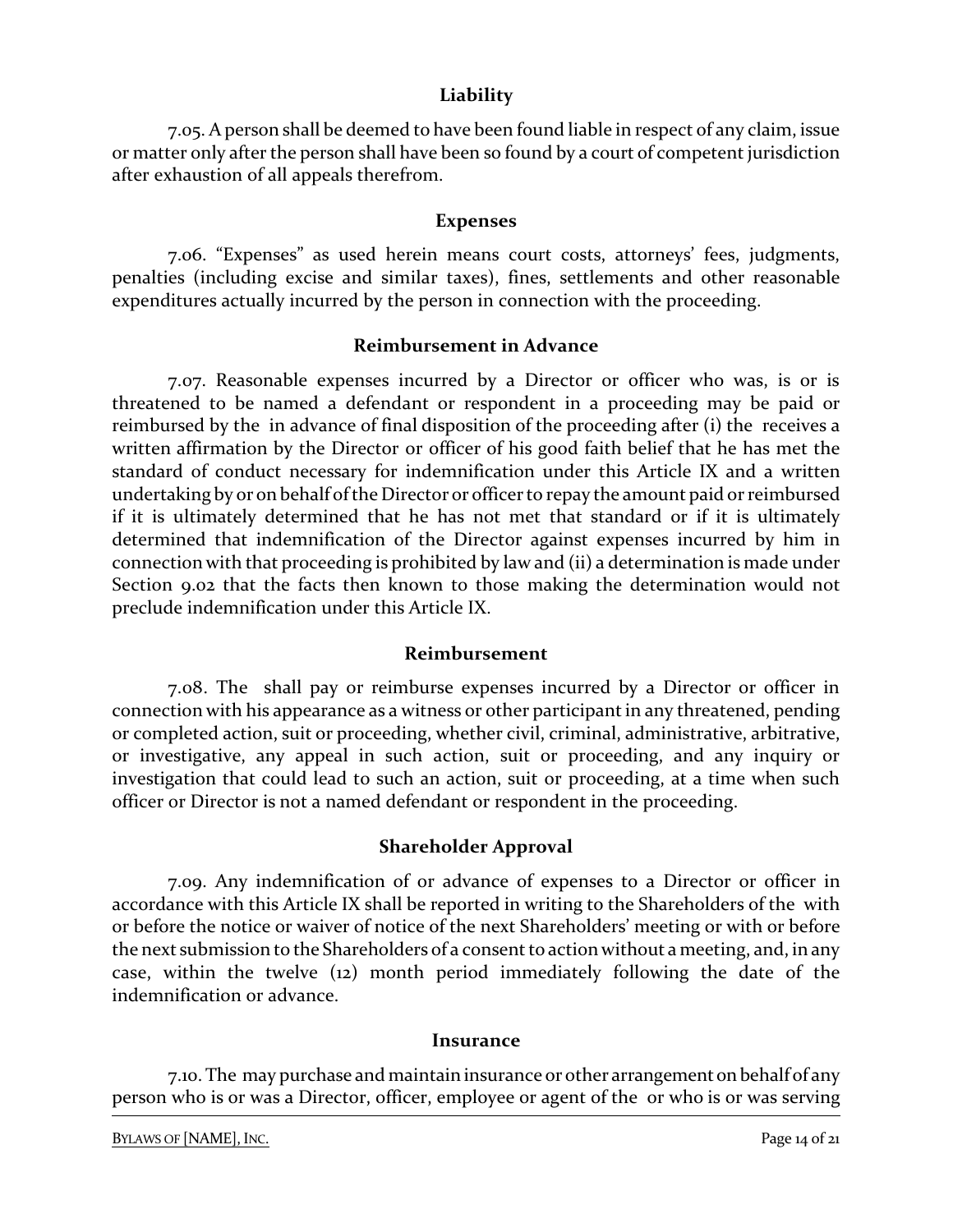at the request of the as a Director, officer, partner, venturer, proprietor, trustee, employee or similar functionary of another foreign or domestic corporation, association, company, partnership, joint venture, sole proprietorship, trust, employee benefit plan or other enterprise, in accordance with Section 8.151 of the Texas Business Organizations Code.

# **Indemnification of Others**

7.11. The may indemnify, to the extent of the provisions set forth herein in the above Sections, any person, other than an officer or Director, who was or is a party, or is threatened to be made a party, to any threatened, pending or completed action, suit or proceeding, whether civil, criminal, administrative, arbitrative or investigative, by reason of the fact that he is or was an employee or agent of the , or is or was serving at the employee or agent of the , or is or was serving at the request of the as an employee or agent of another corporation, association, company, partnership, joint venture, trust or other enterprise. Any such employee or agent desiring indemnification shall make written application for such indemnification to the Board of Directors of the . A special meeting of the Directors shall be called within ten (10) days after receipt of such application to determine if the person so applying shall be indemnified, and if so, to what extent.

# ARTICLE VIII. CERTIFICATES FOR SHARES

# **Certificates Representing Shares**

8.01. The shall deliver certificates representing all Shares to which Shareholders are entitled. Such certificates shall be numbered and shall be entered in the books of the as they are issued, and shall be signed by the President or a Vice President, and the Secretary or an Assistant Secretary of the , and may be sealed with the seal of the or a facsimile thereof. The signatures of the President or Vice President, and the Secretary or Assistant Secretary, upon a certificate may be facsimiles, if the certificate is countersigned by a transfer agent or registered by a registrar, either of which is other than the itself or an employee of the . In case any officer who has signed or whose facsimile signature has been placed upon such certificate shall have ceased to be such officer before such certificate is issued, it may be issued by the with the same effect as if he were such officer at the date of its issuance. If the is authorized to issue Shares of more than one class, each certificate representing Shares issued by such (1) shall conspicuously set forth on the face or back of the certificate a full statement of (a) all of the designations, preferences, limitations and relative rights of the Shares of each class authorized to be issued and, (b) if the is authorized to issue Shares of any preferred or special class in series, the variations in the relative rights and preferences of the Shares of each such series to the extent the same have been fixed and determined and the authority of the Board of Directors to fix and determine the relative rights and preferences of subsequent series; or (2) shall conspicuously state on the face or back of the certificate that (a) such a statement is set forth in the Certificate of Formation on file in the office of the Secretary of State of Texas and (b) the will furnish a copy of such statement to the record holder of the certificate without charge on written request to the at its principal place of business or registered office. If the has by its Certificate of Formation limited or denied the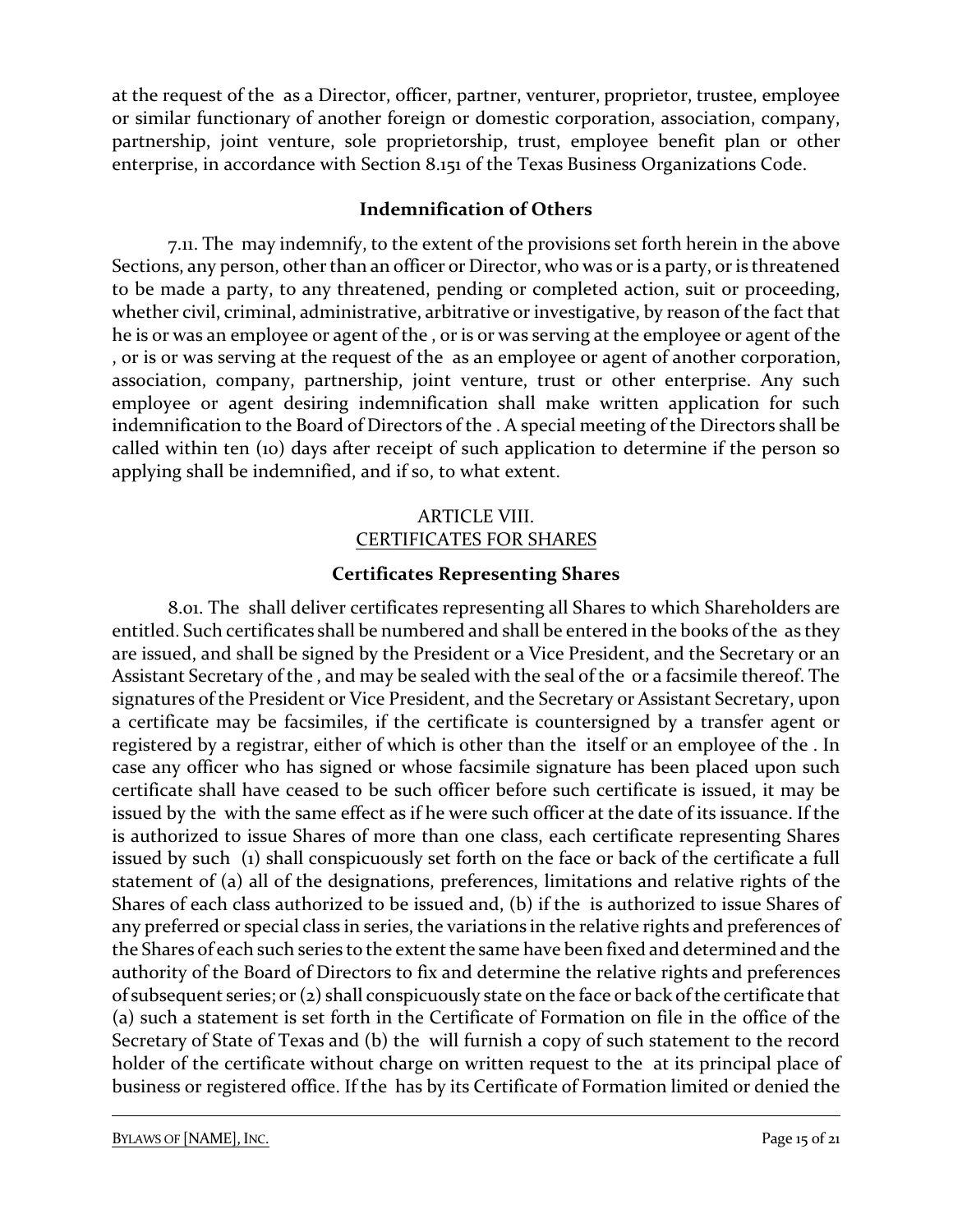preemptive rights of Shareholders to acquire unissued or treasury Shares of the , each certificate representing Shares issued by such (1) shall conspicuously set forth on the face or back of the certificate a full statement of the limitation or denial of preemptive rights contained in the Certificate of Formation, or (2) shall conspicuously state on the face or back of the certificate that (a) such a statement is set forth in the Certificate of Formation on file in the office of the Secretary of State of Texas and (b) the will furnish a copy of such statement to the record holder of the certificate without charge on request to the at its principal place of business or registeredoffice.Each certificate representing Shares shall state upon the face thereof that the is organized under the laws of the State of Texas, the name of the person to whom issued, the number and class of Shares and the designation of the series, if any, which such certificate represents and the par value of each Share represented by such certificate or a statement that the Shares are without par value. No certificate shall be issued for any Share until the consideration therefor, fixed as provided by law, has been fully paid.

# **Restriction on Transfer of Shares**

8.02. If any restriction on the transfer, or registration of the transfer, of Shares shall be imposed or agreed to by the , as permitted by law, the Certificate of Formation or These , each certificate representing Shares so restricted (1) shall conspicuously set forth a full or summary statement of the restriction on the face of the certificate, or (2) shall set forth such statement on the back of the certificate and conspicuously refer to the same on the face of the certificate, or (3) shall conspicuously state on the face or back of the certificate that such a restriction exists pursuant to a specified document and (a) that the will furnish to the record holder of the certificate without charge on written request to the at its principal place of business or registered office a copy of the specified document, or (b) if such document is one required or permitted to be and has been filed under applicable law, that such specified document is on file in the Office of the Secretary of State of Texas and contains a full statement of such restriction. Unless such document was on file in the Office of the Secretary of State of Texas at the time of the request, if the fails within a reasonable time to furnish the record holder of a certificate, upon such request and without charge, a copy of the specified document, the shall not be permitted thereafter to enforce its rights under the restriction imposed on the Shares represented by such certificate. Any restriction on the transfer, or registration of transfer, of Shares of the , if reasonable and noted conspicuously on the certificates representing such Shares, shall be specifically enforceable against the holder of the restricted Shares or any successor or transferee of the holder. Unlessnoted conspicuously onthe certificates representing such Shares, a restriction, eventhoughotherwise enforceable, is ineffective against a transferee for value without actual knowledge of the restriction at the time of the transfer or against any subsequent transferee (whether or not for value), but such a restriction shall be specifically enforceable against any other person who is not a transferee for value from and after the time that the person acquires actual knowledge of the existence of the restriction.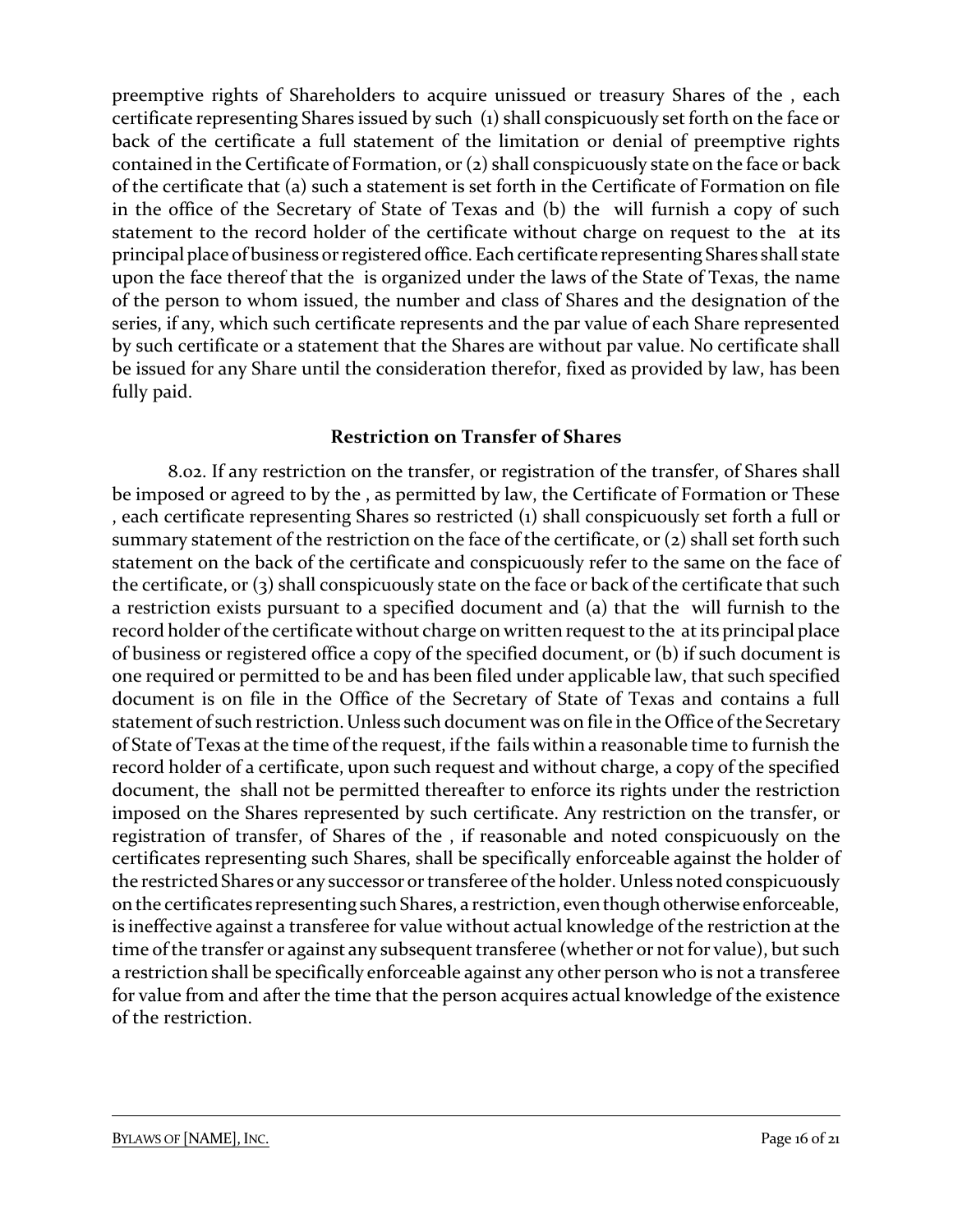# **Transfer of Shares**

8.03. Upon surrender to the or the transfer agent of the of a certificate for Shares duly endorsed or accompanied by proper evidence of succession, assignment or authority to transfer, it shall be the duty of the to issue a new certificate to the person entitled thereto, cancel the old certificate, and record the transaction upon its books.

# **Lost, Stolen or Destroyed Certificates**

8.04. The Board of Directors may direct a new certificate or certificates to be issued in place of any certificate or certificates theretofore issued by the alleged to have been lost, stolen or destroyed upon the making of an affidavit of that fact by the person claiming the certificate of stock to be lost, stolen or destroyed. When authorizing such issue of a new certificate or certificates, the Board of Directors, in its discretion and as a condition precedent to the issuance thereof, may require the owner of such lost, stolen or destroyed certificate or certificates, or his legal representative, to advertise the same in such manner as it shall require and/or to give the a bond in such sum as it may direct as indemnity against any claim that may be made against the with respect to the certificate alleged to have been lost, stolen or destroyed.

# **Registered Holders as Owners**

8.05. Unless otherwise provided by law, the may regard the person in whose name any Shares issued by the are registered in theShare transfer records of the at any particular time (including, without limitation, as a of a record date fixed pursuant to the following Section) as the owner of those Shares at that time for purposes of voting those Shares, receiving distributions thereon or notices in respect thereof, transferring those Shares, exercising rights of dissent with respect to those Shares, exercising or waiving any preemptive right with respect to those Shares, entering into agreements with respect to those Shares, or giving proxieswith respect to those Shares. Neither the nor any of its officers, Directors, employees, or agents shall be liable for regarding that person as the owner of those Shares at that time for those purposes, regardless of whether that person does not possess a certificate for those Shares.

# **Closing of Share Transfer Records and Fixing Record Date**

8.06. For the purpose of determining Shareholders entitled to notice of or to vote at any meeting of Shareholders or any adjournment thereof, or entitled to receive payment of any dividend, or in order to make a determination of Shareholders for any other proper purpose, the Board of Directors may provide that the Share transfer records shall be closed for a stated period but not to exceed, in any case, sixty (60) days. If the Share transfer records shall be closed for the purpose of determining Shareholders entitled to notice of or to vote at a meeting of Shareholders, such records shall be closed for at least ten (10) days immediately preceding such meeting. In lieu of closing theShare transfer records, the Board of Directors may fix in advance a date as the record date for any such determination of Shareholders, such date in any case to be not more than sixty (60) days and, in case of a meeting of Shareholders, not less than ten (10) days prior to the date on which the particular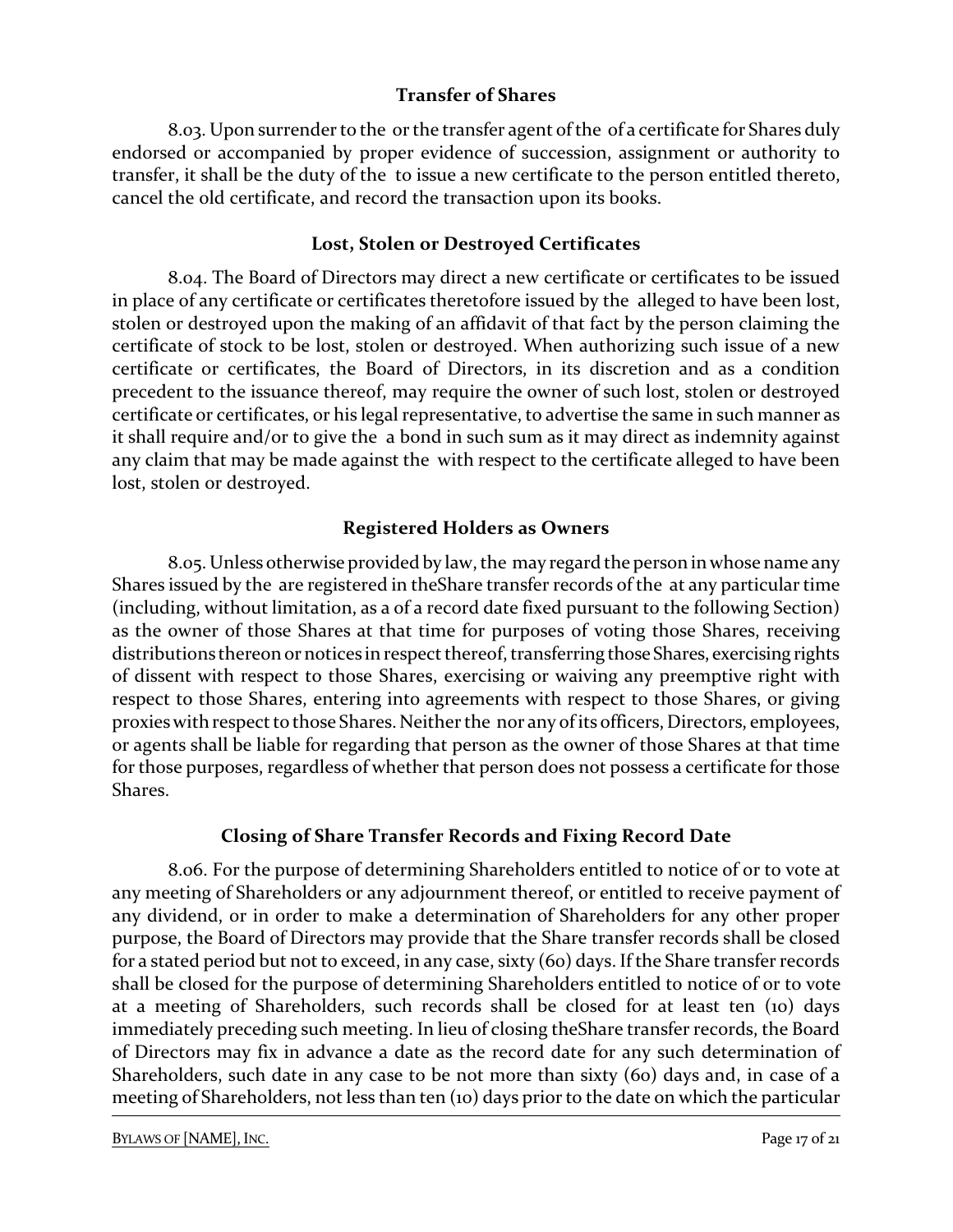action requiring such determination of Shareholders is to be taken. If theShare transfer records are not closed and no record date is fixed for the determination of Shareholders entitled to notice of or to vote at a meeting of Shareholders, or Shareholders entitled to received payment of a dividend, the date on which notice of the meeting is mailed or the date on which the resolution of the Board of Directors declaring such dividend is adopted, as the case may be, shall be the record date for such determination of Shareholders. When a determination of Shareholders entitled to vote at any meeting of Shareholdershas been made as provided in this Section 10.06, such determination shall apply to any adjournment thereof, except where the determination has been made through the closing of theShare transfer records and the stated period of closing has expired.

# **Fixing Record Dates for Consents of Action**

8.07. Unless a record date shall have previously been fixed or determined pursuant to this Section, whenever action by Shareholders is proposed to be taken by consent in writing without a meeting of Shareholders, the Board of Directors may fix a record date for the purpose of determining Shareholders entitled to consent to that action, which record date shall not precede, and shall not be more than ten (10) days after, the date upon which the resolution fixing the record date is adopted by the Board of Directors. If no record date has been fixed by the Board of Directors and the prior action of the Board of Directors is not required by law, the record date for determining Shareholders entitled to consent to action in writing without a meeting shall be the first date on which a signed written consent setting forth the action taken or proposed to be taken is delivered to the by delivery to its registered office, its principal place of business, or an officer or agent of the having custody of the books in which proceedings of meetings of Shareholders are recorded. Delivery shall be by hand or by certified or registered mail, return receipt requested. Delivery to the 's principal place of business shall be addressed to the President or the Principal Executive Officer of the . If no record date shall have been fixed by the Board of Directors and prior action of the Board of Directors is required by law, the record date for determining Shareholders entitled to consent to action in writing without a meeting shall be at the close of business on the date on which the Board of Directors adopts a resolution taking such prior action.

# ARTICLE IX. BOOKS AND RECORDS

#### **Minutes and Original Issuance Records**

9.01. The shall keep books and records of account and shall keep minutes of the proceedings of its Shareholders, its Board of Directors, and each committee of its Board of Directors. The shall keep at its registered office or principal place of business, or at the office of its transfer agent or registrar, a record of the original issuance of Shares issued by the and a record of each transfer of those Shares that have been presented to the for registration of transfer. Such records shall contain the names and addresses of all past and current Shareholders of the and the number and class of Shares issued by the held by each of them. Any books, records, minutes, and Share transfer records may be in written form or in any other form capable of being converted into written form within a reasonable time. The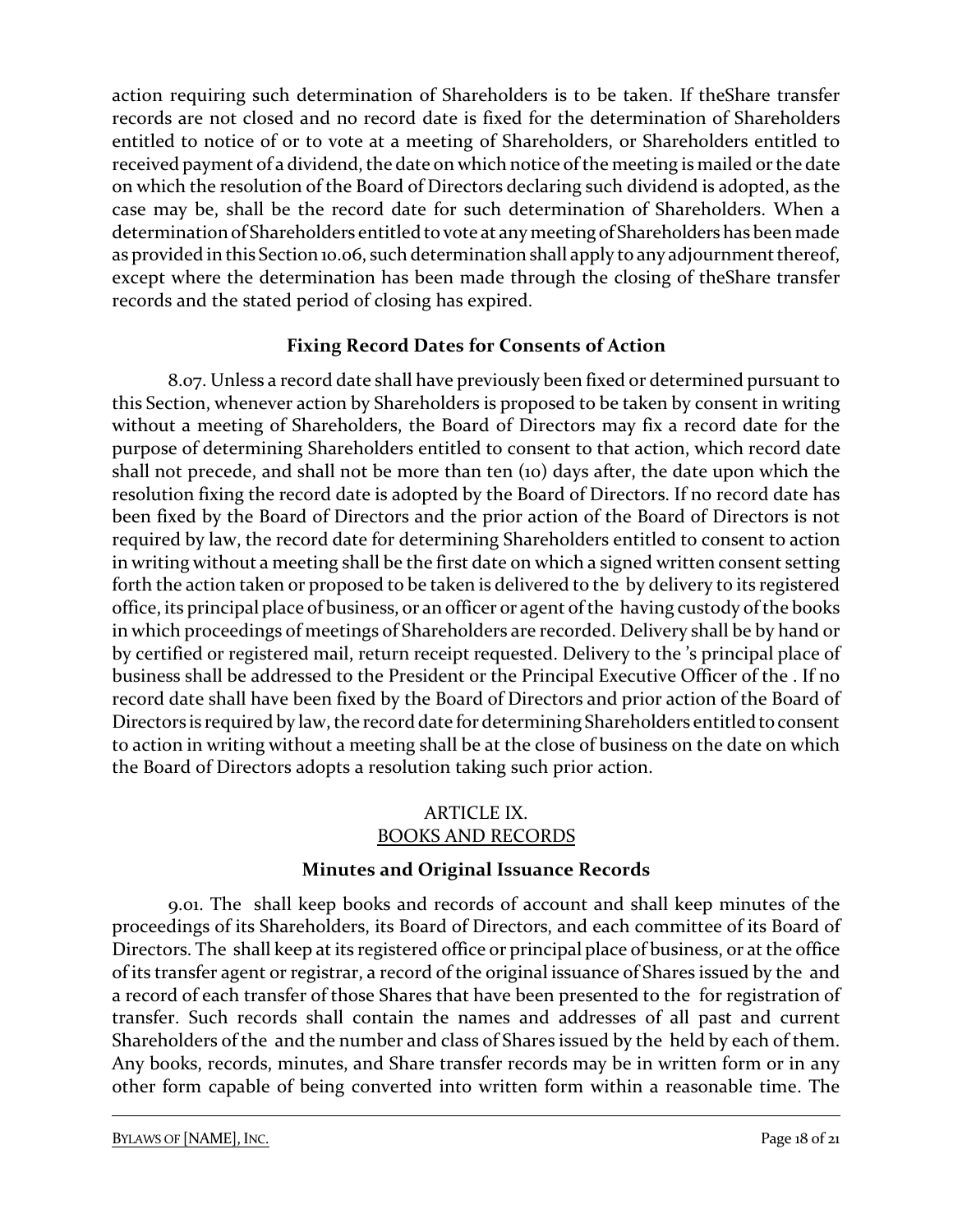principal place of business of the , or the office of its transfer agent or registrar, may be located outside the State of Texas.

# **Demand for Examination**

9.02. Any person who shall have been a Shareholder for at least six (6) months immediately preceding his demand, or shall be the holder of at least five percent (5%) of all the outstanding Shares of the , upon written demand stating the purpose thereof, shall have the right to examine, in person or by agent, accountant, or attorney, at any reasonable time or times, for any proper purpose, its relevant books and records of account, minutes, and Share transfer records, and to make extracts therefrom.

# **Written Request for Annual Statements**

9.03. Upon the written request of any Shareholder of the , the shall mail to such Shareholder its annual statements for its last fiscal year showing in reasonable detail its assets and liabilities and the results of its operations and the most recent interim statements, if any, which have been filed in a public record or otherwise published. The shall be allowed a reasonable time to prepare such annual statements.

# ARTICLE X. GENERAL PROVISIONS

# **Action Without a Meeting by Use of Telecommunications Equipment**

10.01. Subject to the provisions required or permitted for notice of meetings, unless otherwise restricted by the Certificate of Formation or These , Shareholders, members of the Board of Directors or members of any committee designated by such Board may participate in and hold a meeting of such Shareholders, Board or committee by means of conference telephone or similar communications equipment by means of which all persons participating in the meeting can hear each other, and participation in such a meeting shall constitute presence in person at such meeting, except where a person participates in the meeting for the express purpose of objecting to the transaction of any business on the ground that the meeting is not lawfully called or convened.

#### **Amendments**

10.02. The initial of the shall be adopted by the Board of Directors. The power to alter, amend, or repeal the or adopt new , subject to repeal or changes by action of the Shareholders, is vested in the Board of Directors. Thus, These may be altered, amended, or repealed or new may be adopted at any regular or special meeting of the Shareholders at which a quorum is present or represented, by the affirmative vote of a majority of the Shares entitled to vote at such meeting and present or represented thereat, provided notice of the proposed repeal or change is contained in the notice of such meeting of Shareholders. The may contain any provision for the regulation and management of the affairs of the not inconsistent with the law or the Certificate of Formation.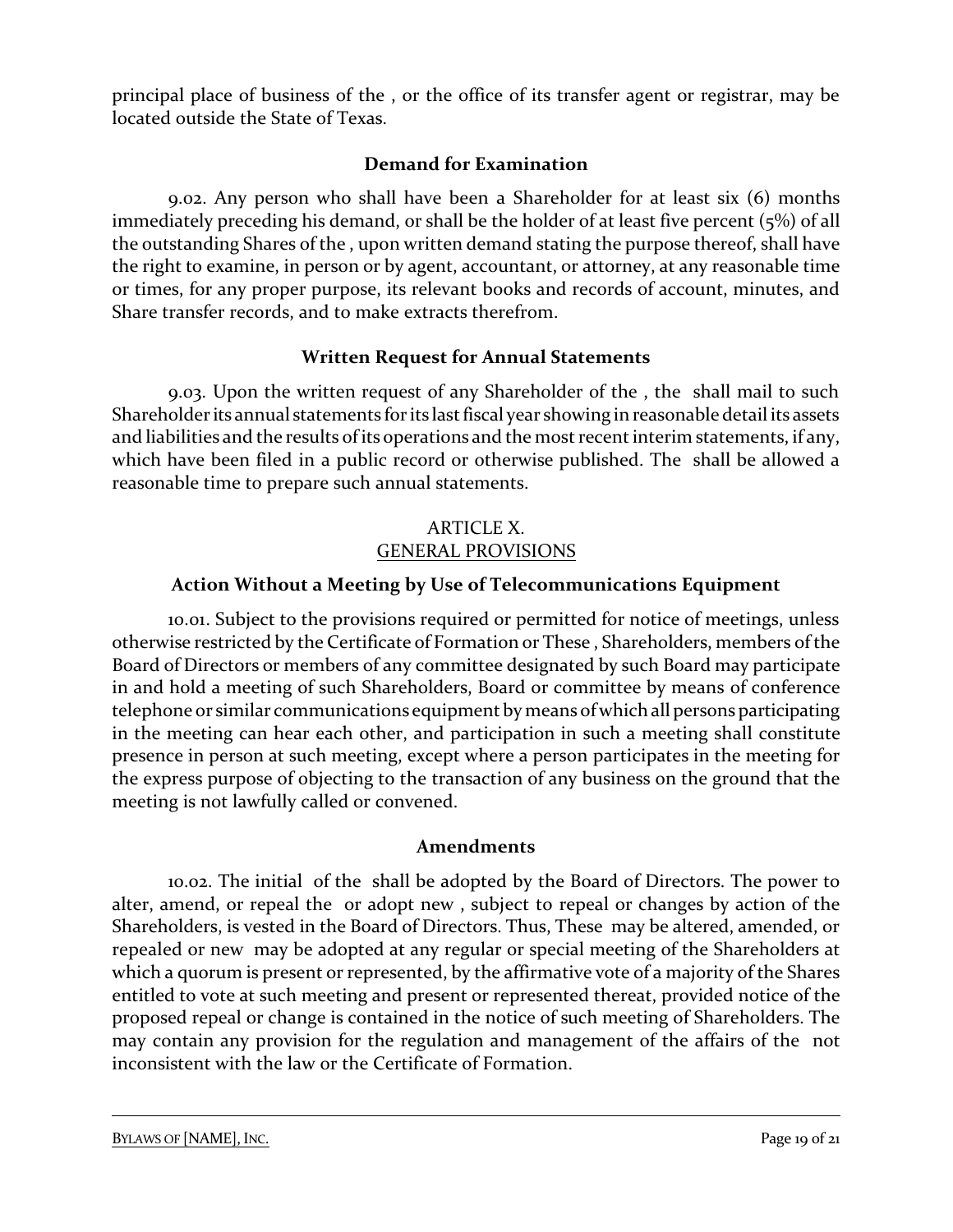#### **Distributions**

10.03. The Board of Directors from time to time may authorize, and the make distributions in cash, in property, or in its own Shares, except when the is insolvent or when the payment thereof would render the insolvent or when the authorization or payment thereof would be contrary to any restrictions contained in the Certificate of Formation. Such distributions may be declared at any regular or special meeting of the Board, and the authorization and payment shall be subject to all applicable provisions of law, the Certificate of Formation and These .

#### **Reserves**

10.04. Before payment of any dividend, there may be set aside out of any funds of the available for dividends such sum or sums as the Directors from time to time, in their absolute discretion, deem proper as a reserve fund to meet contingencies, or for equalizing dividends, or for repairing or maintaining any property of the , or for such other purpose as the Directors shall deem conducive to the interest of the , and the Directors may modify or abolish any such reserve in the manner in which it was created.

#### **Reports**

10.05. The Board of Directors shall, when requested by the holders of at least a majority of the outstanding Shares entitled to vote, prepare and send to the Shareholders a report, not more often than quarterly, of the amount of business and the financial condition of the .

#### **Checks**

10.06. All checks or demands for money and notes of the shall be signed by such officer or officers or such other person or persons as the Board of Directors from time to time may designate.

#### **Fiscal Year**

10.07. The fiscal year of the shall be fixed by resolution of the Board of Directors.

#### **Seal**

10.08. The corporate or organizational seal shall have inscribed thereon the name of the and may be used by causing it or a facsimile thereof to be impressed or affixed or in any other manner reproduced.